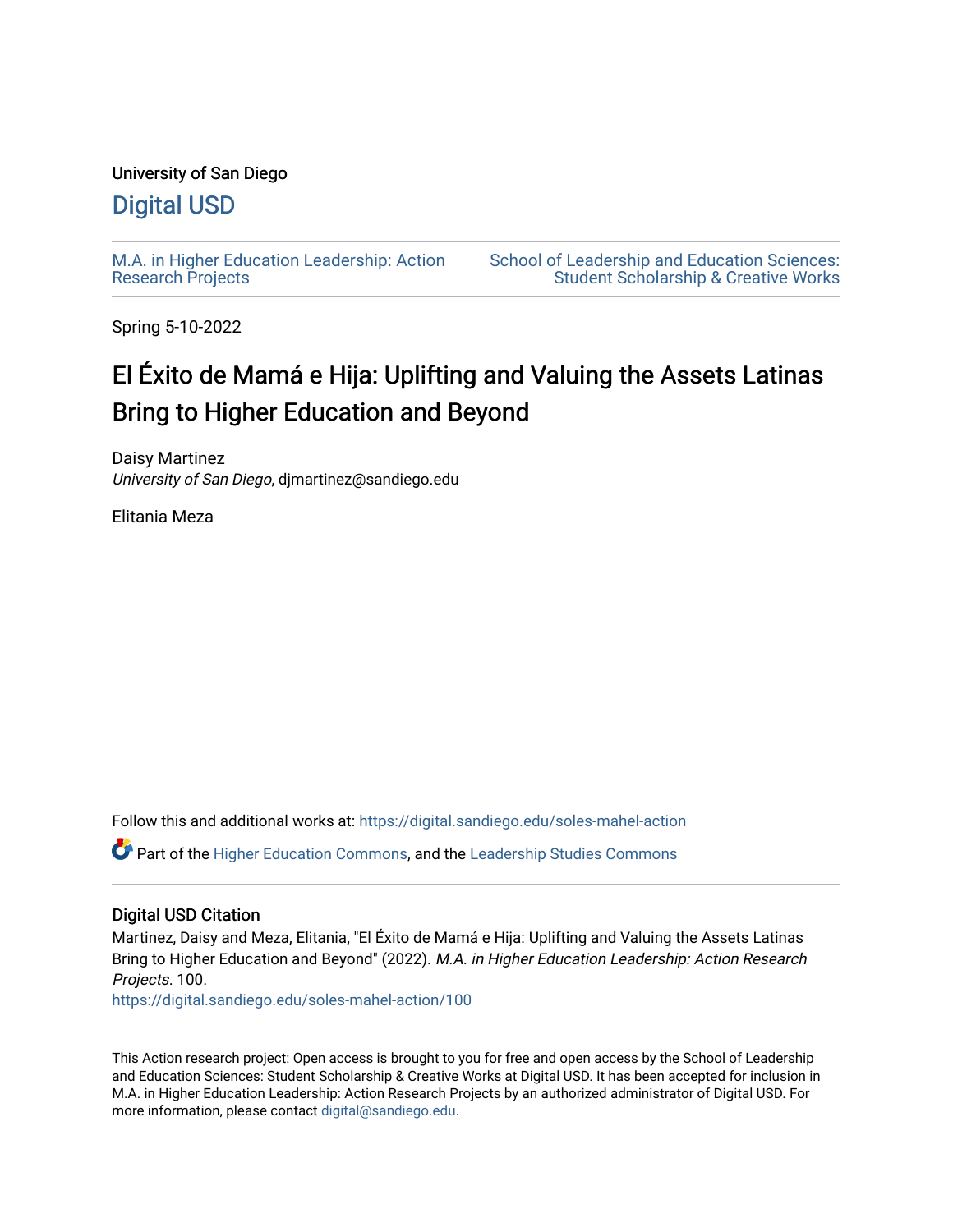# **El Éxito de Mamá e Hija: Uplifting and Valuing the Assets Latinas Bring to Higher**

**Education and Beyond** 

Daisy J. Martinez

Elitania Meza

Prepared for the Degree of

**Master of Arts in Higher Education Leadership**

University of San Diego

May 2022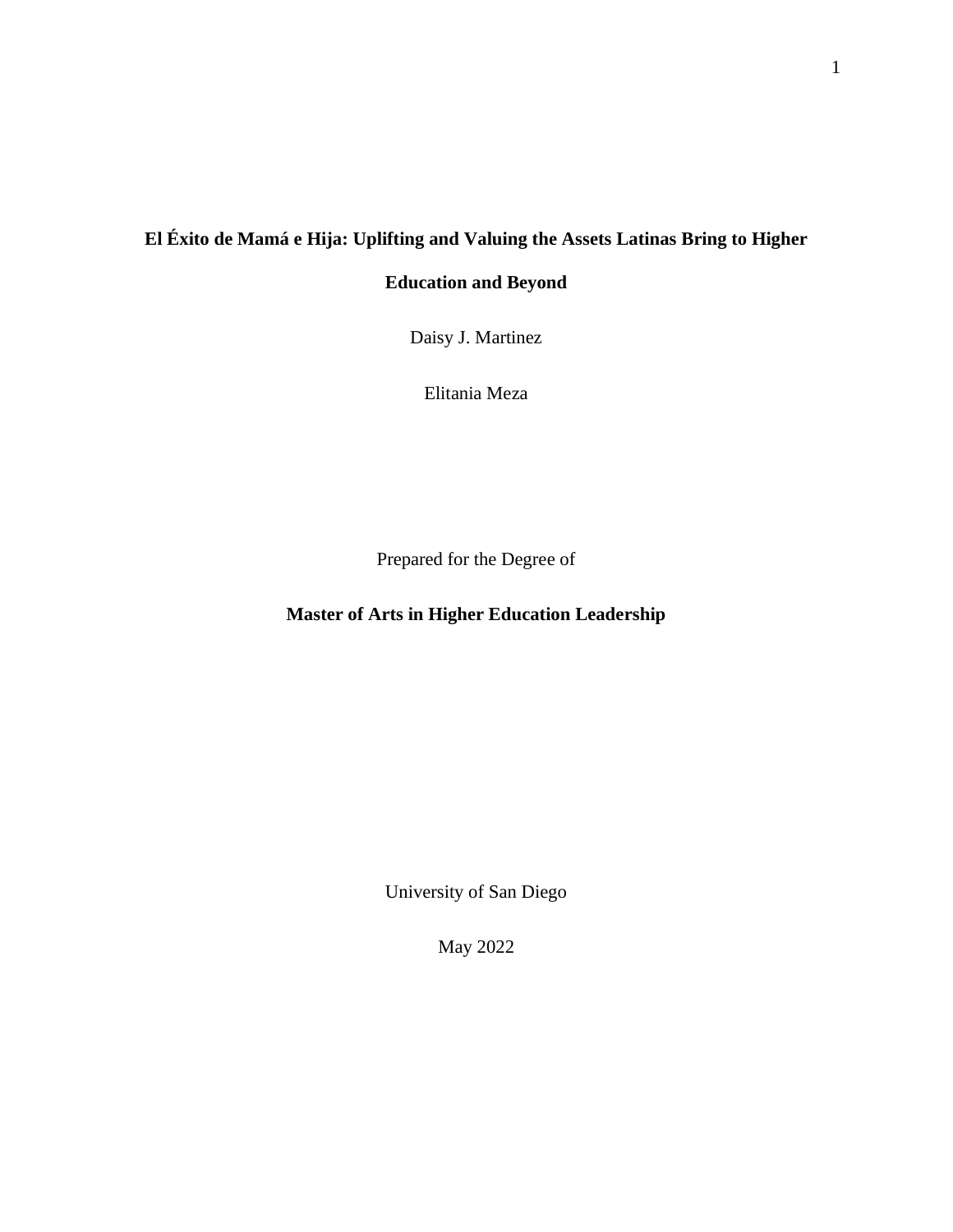# Table of Contents

| Table of Contents |  |
|-------------------|--|
|                   |  |
|                   |  |
|                   |  |
|                   |  |
|                   |  |
|                   |  |
|                   |  |
|                   |  |
|                   |  |
|                   |  |
|                   |  |
|                   |  |
|                   |  |
|                   |  |
|                   |  |
|                   |  |
|                   |  |
|                   |  |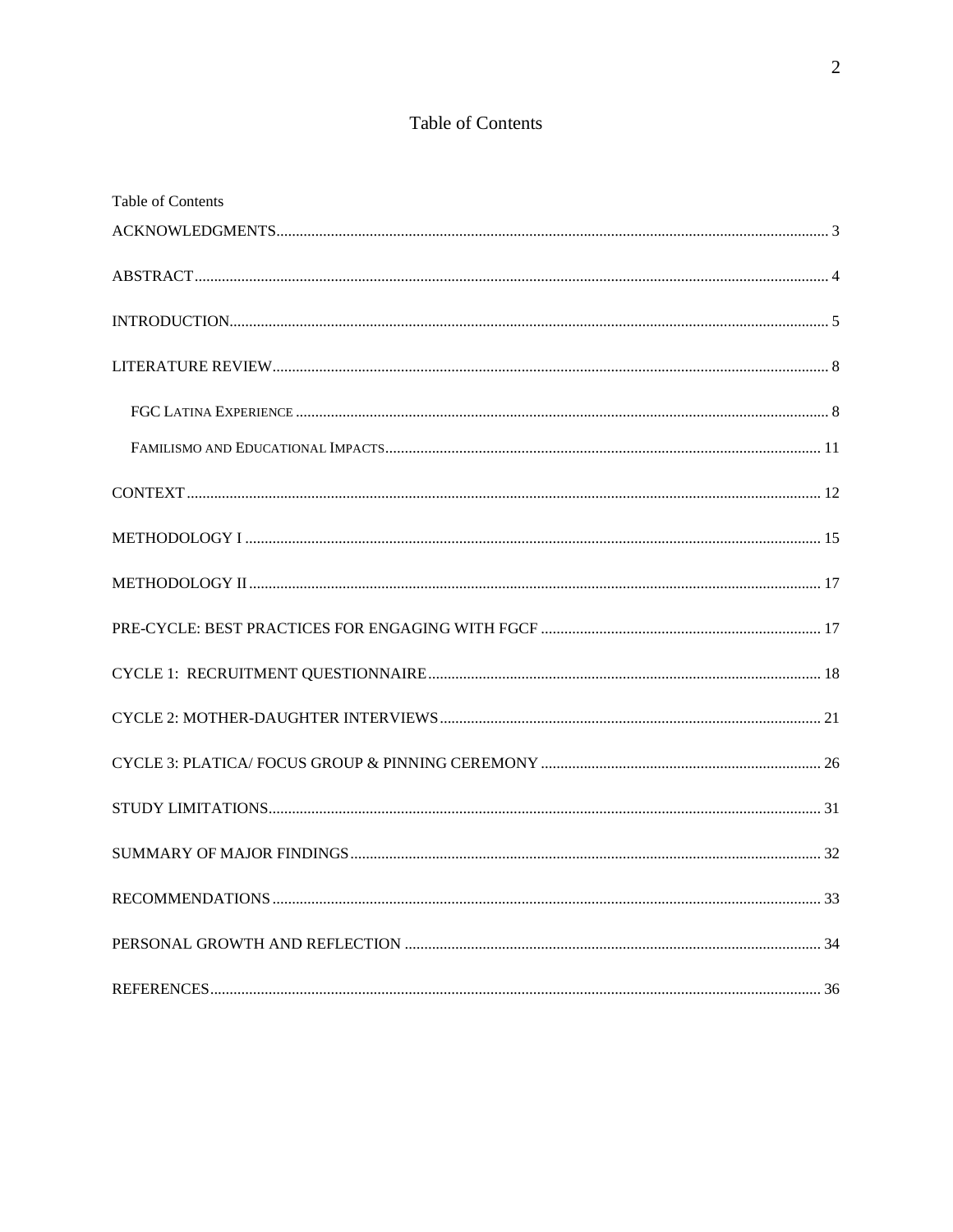#### **Acknowledgments**

<span id="page-3-0"></span>*Comunidad* - to the scholars before me, thank you for viewing our Latinx culture full of wealth and brilliance. Thank you for naming institutional barriers such as racism and patriarchal structures that challenge and limit opportunities for first-generation Latinx families in higher education. And how despite those barriers *ay fortaleza*, and we use it as motivation to succeed. It is soul healing to find scholars alike.

To my family - I appreciate you and thank you for cheering me on and believing in me throughout my educational journey.

Mama, *le eche ganas y todo salió más que bien,* gracias por todo tu apoyo y consejos.

Nicolas, my soul mate, thank you for your unconditional love, patience, and support.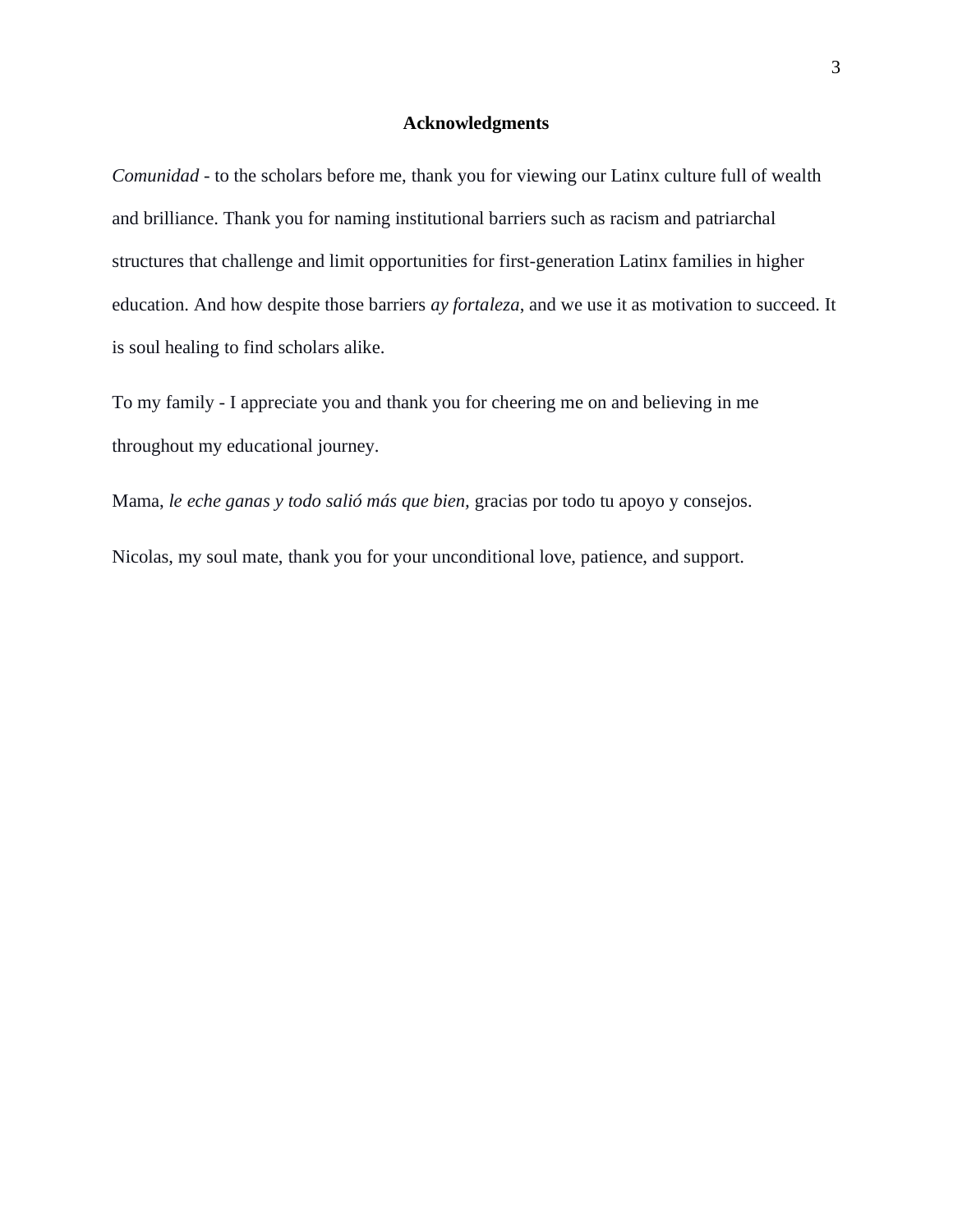#### **Abstract**

<span id="page-4-0"></span>A central Latinx cultural value is *familismo*, which involves dedication to family and seeking the family's advice for important decisions, such as educational goals. According to Chicanx feminism, familismo framework, there is a gap between the values of Latinx families and higher education which tends to reward independence. This gap leaves many first-generation college (FGC) Latinx students feeling like their culture is excluded from their college experience. In my study, I examined how Latina immigrant mothers and FGC daughters have navigated educational barriers utilizing familismo and other cultural capital. I identified what prompted their resiliency to distinguish ways to create retention-focused support systems for first-generation Latinx families (FGLF). The study was guided by the following questions: What is the relationship between Latina immigrant mothers and their daughters' educational journey? What are the barriers and successes in the student's academic journey? How would FGLF like to be included in higher education? Using a mixed-method approach of questionnaires, interviews, and a *platica* (focus group), I found parents of FGC Latinas wanted to be included in their daughters' education by connecting their Latinx identity to college programs. My findings can inform college initiatives and best practices to increase retention and foster a culture that welcomes FGLF into the higher education system.

*Keywords*: Latinas in college, first-generation college students, familismo, cultural relevancy, resiliency, retention, institutional barriers.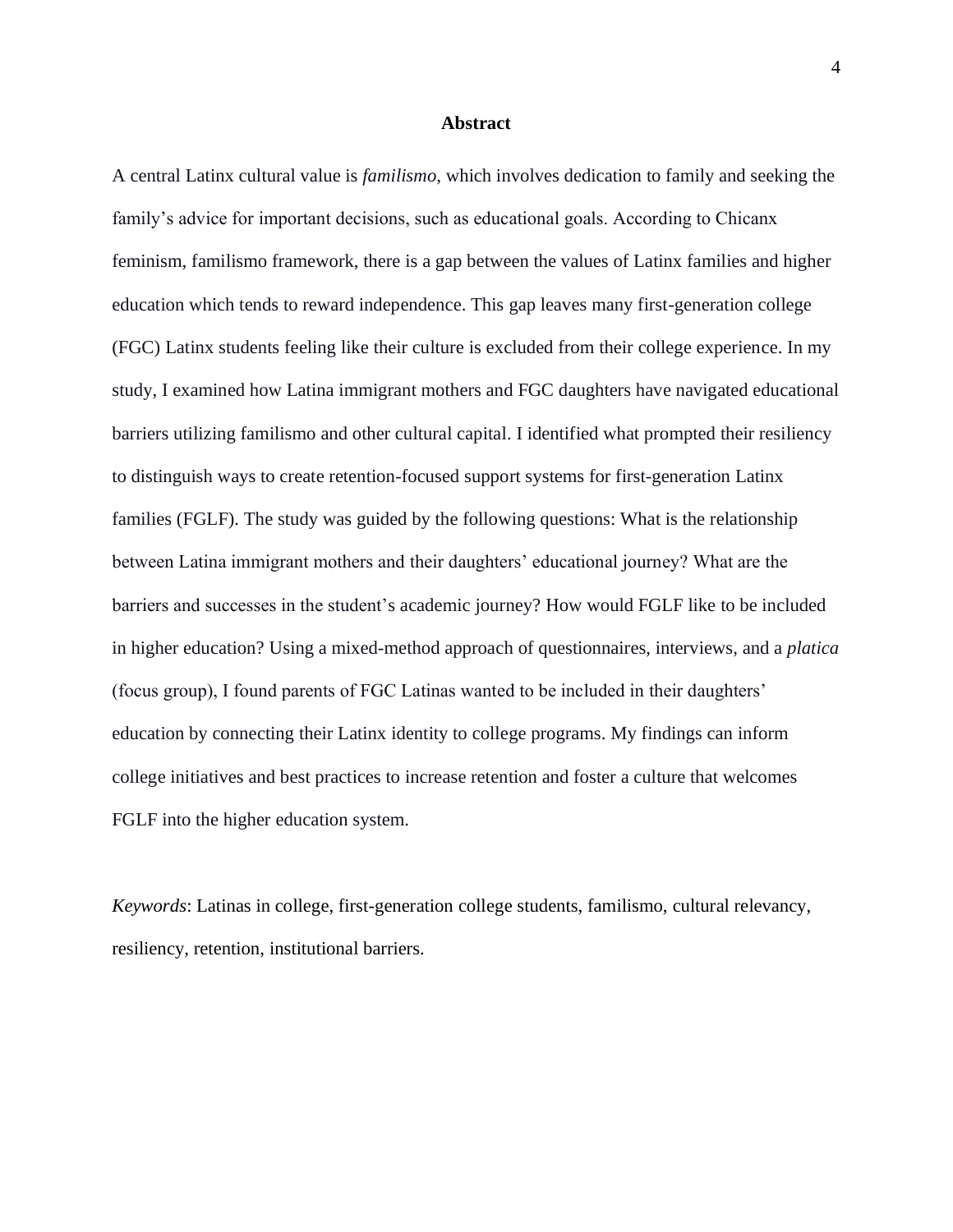# <span id="page-5-0"></span>**El Éxito de Mamá e Hija: Uplifting and Valuing the Assets Latinas Bring to Higher Education and Beyond**

## **Introduction**

Education is something my parents have always valued, although neither had the opportunity to graduate from high school. I am a daughter of Mexican immigrants whose parents worked as migrant farmworkers in Napa, California, upon arriving in the United States. As a first-generation student, I normalized some educational challenges I experienced, such as overcrowded classrooms, meeting with my counselor for minutes out of the year, and the language barrier that prevented my parents from accessing school resources to ensure I was on track. I attended predominantly Latinx and Asian, low-income public schools in San Jose, California. Although San Jose is at the heart of the tech industry, there are large educational disparities among zip codes. My dream was to graduate high school and attend my local community college because that was the expectation set for me by my school.

As I reflect on the barriers I experienced in my educational journey, I also think about what made me successful. Although my parents were not at the dinner table helping me with homework because they worked multiple jobs and the material was out of their scope of knowledge, their sacrifices and hard work ethic molded my values. I was reminded having an education would open up job opportunities not as physically laborious as their roles. Regardless of her limited knowledge of the college pipeline, my mother had hopes and dreams of her children becoming successful college graduates. Being low income presented many financial challenges, so my mom became creative and resourceful. She would tell me not to worry about the cost of school supplies, school trips, or expenses. She would find a way to pay for them because she did not want me to feel a financial burden; she would remind me my role was to go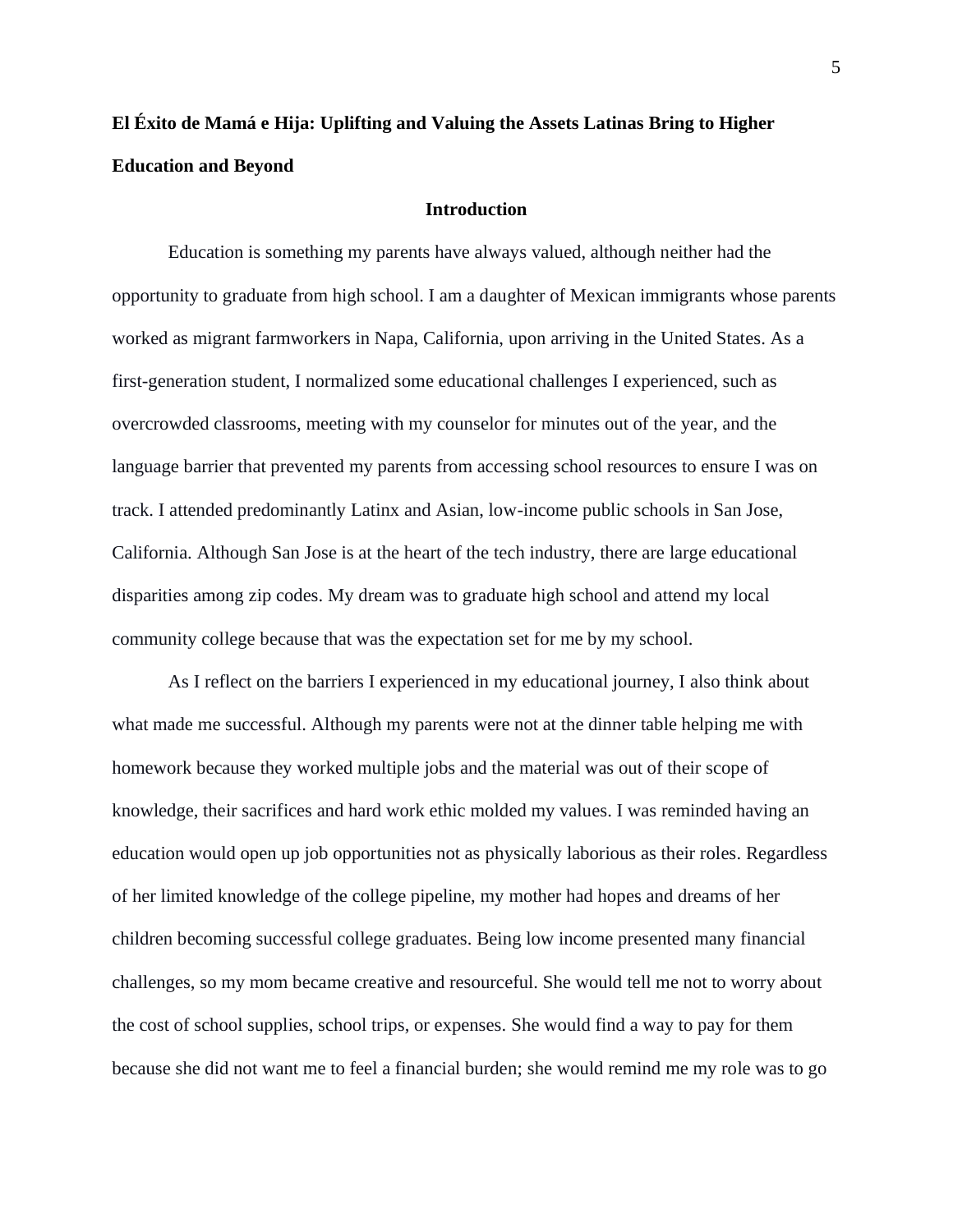to school and do my best. Upon reflection, I realized what a privilege it was to have such supportive parents who tried to shelter me from knowing and feeling the challenges that come with being low income. When I transferred from community college to the University of California, Davis, she was both proud and scared for me to be on my own. I would go home over weekends, and she would provide me with groceries and meals to take back. When I would call amidst a panic attack and too stressed because of a final, she would say, "echale ganas y todo va estar bien," which means to give it my all, and everything will be fine. My mother may not have had a formal college education to ensure I had the same opportunities and resources. Still, she provided me with invaluable traits, such as showing care for others, humility, and a hard work ethic have contributed to my successful academic journey. My mother's relentless advocacy and resiliency toward ensuring my educational needs were met is something I sought to understand and have her know she is a part of the success.

As I became aware of systemic racism and elitism in higher education, I discovered my story, and my community's story of being excluded from accessing higher education was not by chance, but due to the oppressive educational system, one that excludes those who do not fit the mold. After all, higher education was created for elite white males and has in the last decade emphasized creating environments for inclusion, although first-generation low-income students of color have attended postsecondary education for more than a century. Yet best practices for inclusion are still being researched and strategized, leaving my FGC students in the shadows to navigate on their own.

Fortunately, I have had my cultural and familial support to provide me with care and guidance to overcome such barriers. So now, as a higher education professional, I am dedicated to making higher education include the voices of those identities not recognized in higher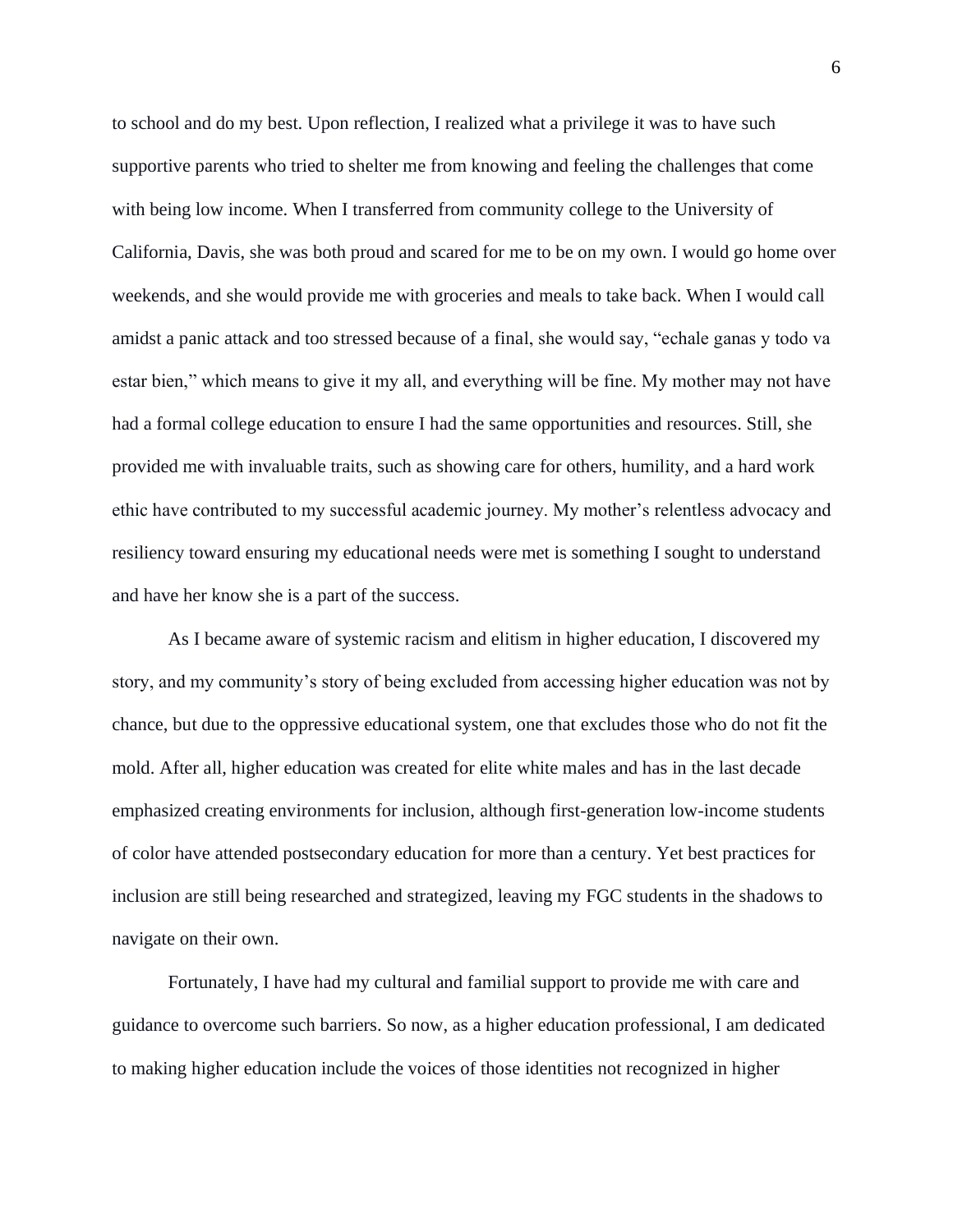education. I am committed to paying forward my mentorships by helping other students and promoting educational justice for all. As a Latina, first-generation, low-income, transfer student, I wish to continue promoting this targeted student population in higher education by ensuring there are culturally responsive resources available to support their educational journey.

Current university practices focus on the individual student, however a central Latinx cultural value is *familismo*, which involves dedication to family and seeking the family's advice for important decisions, such as educational goals. This gap leaves many first-generation college (FGC) Latinx students feeling like their culture is excluded from their college experience. There is an opportunity to create culturally responsive initiatives for FGC students and their families to promote increased retention and foster belonging on college campuses for this group of students (Carrillo & Dean, 2018). Through my research, I examined how Latina moms and firstgeneration daughters have navigated some higher education barriers and used those findings to identify ways to create an inclusionary environment for first-generation Latinas in college. One goal of my action research was to ensure moms are aware of their efforts in the success of their daughters' educational journey and how their experiences can inform programming to create a culture that welcomes first-generation families into the higher education system. In the mixedmethods study, I interviewed groups of mothers and undergraduate and graduate-level daughters and held a *platica* (focus group) for them to share their ideas, experiences, stories, and build community. Platicas are Chicana/Latina feminist methods of strategic data collection, and theorization, where dialogue between researcher and participants is more personal and connected to cultural knowledge and lived experiences (Fierros, C., & Delgado Bernal, D., 2016). The platica objective is to empower participants by ensuring their voices are recognized and valued by intentionally creating a space that makes them feel welcomed, respects their language, and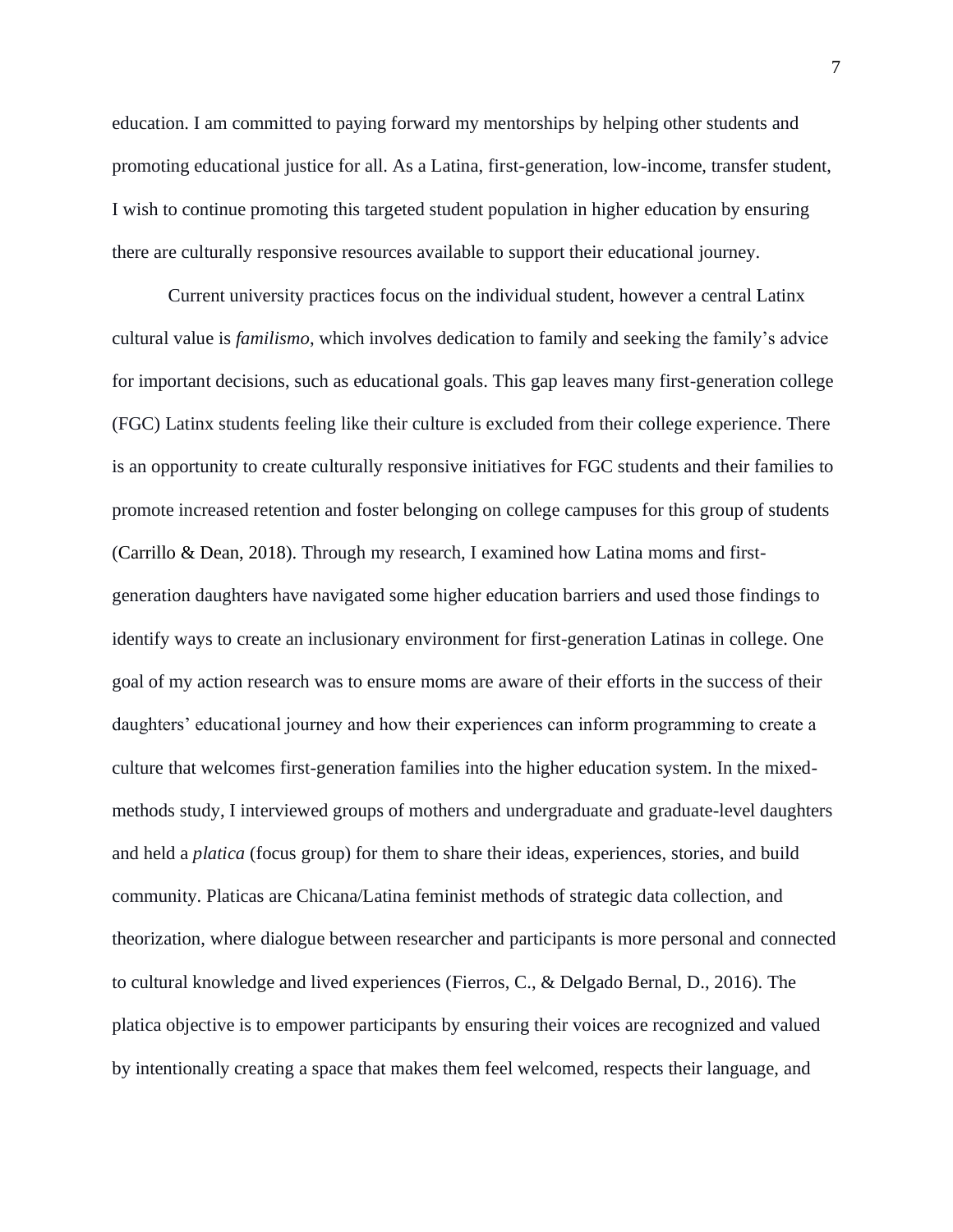values their epistemic wisdom. The aim is to have daughters and mothers heal from the barriers in their education while forming community leadership and mentorships in the platicas. I wanted to discover what key contributors impacted success in students' academic journeys and what opportunities for expansion can be implemented in colleges to ensure first-generation, lowincome Latinas are set up for success. The following research questions guided this study:

- 1. What is the relationship between Latina immigrant mothers and their daughters' educational journey?
- 2. What are some key factors that contribute to the success of Latinas in higher education?
- 3. How can these findings inform higher education to create support systems for this target group in retention efforts?

#### **Literature Review**

<span id="page-8-0"></span>My literature review examines the current societal sentiments of FGC Latinas and their effect on their higher education. Additionally, I will discuss how familismo plays a role in Latinx families and its educational impacts.

#### <span id="page-8-1"></span>**FGC Latina Experience**

The FGC Latina experience intertwines with Chicana feminism, as it provides a lens of the intersections of race, culture, and gender and how society's racist and patriarchal culture influences how Latinas navigate their day-to-day lives (Bernal et al., 2017). The usage of the word *Chicana*, or women and girls of Mexican descent born in the United States, will be interchangeable with Latina/x, as Mexico is a country within Latin America. I want to make note the Latinx group represents a variety of national, ethnic, racial, social, and class backgrounds. Latinx communities vary in immigration and citizenship statuses and speak different languages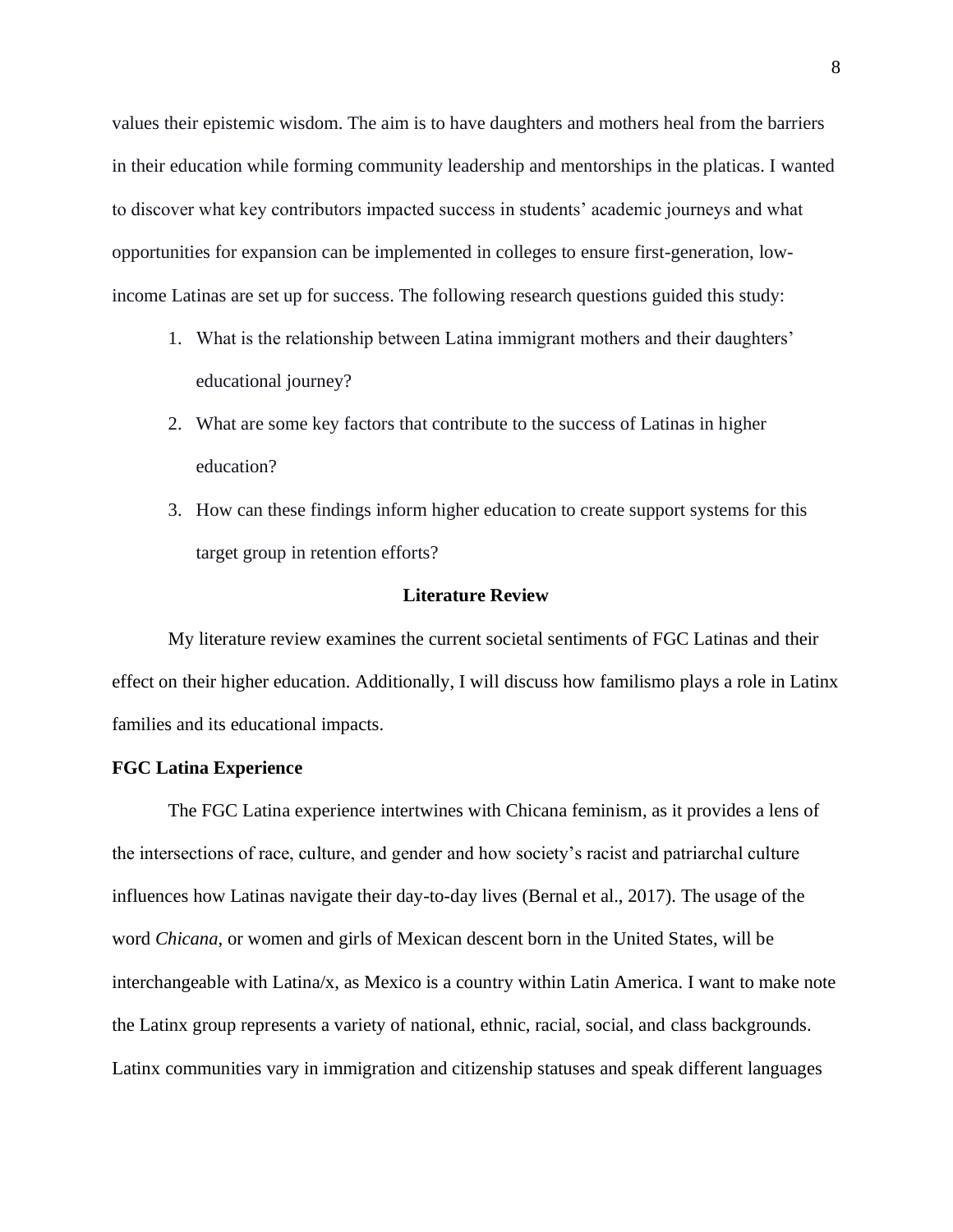and dialects. For my research, 8 of 10 participants identified as Mexican-American whose first spoken language was Spanish; however, as not all identity as Mexican-American, I will utilize Latina and/or Latinx when discussing the participants racial background.

Utilizing Chicana feminism as the theoretical framework, I will briefly examine barriers researchers have found contributing to lower enrollment and graduation of Latinas in higher education, such as cultural gender and social expectations, lower socioeconomic status, firstgeneration, and bi-national identity.

#### *Cultural and Gender Roles for Latinas*

Cultural roles for Latinas are commonly grounded in gendered women roles. Nieto (1974) described Chicana roles as women who must be par excellence as mother and wife to gain fulfillment. Chicana feminism confronts sexist and racist oppression and delves deeper into cultural, gendered norms within the Latinx community (Carrillo & Dean, 2018). Traditional stereotypes distort images of Chicanas as submissive, docile, and only bearing children, contributing to the negative societal image of Latinas (Roth, 2007). Gender and cultural roles for Latinas play a role in how higher education systems stigmatize Latina students. The notions of low educational achievement and attainment for Latina students perpetuate stereotypes and create internal feelings of "not being enough" or "not fitting in" (Valderas, 2015, p. 22). There is a need to analyze how family backgrounds, school practices, male privilege, and class and ethnic discrimination shape Chicanas' educational experiences and choices (Córdova, 1998). Firstgeneration Latinas can navigate complex situations, from working to assisting parents in mobilizing resources to interpret languages and information that create capital specific to the Latina experience. These elements of acquiring navigational capital to support their family is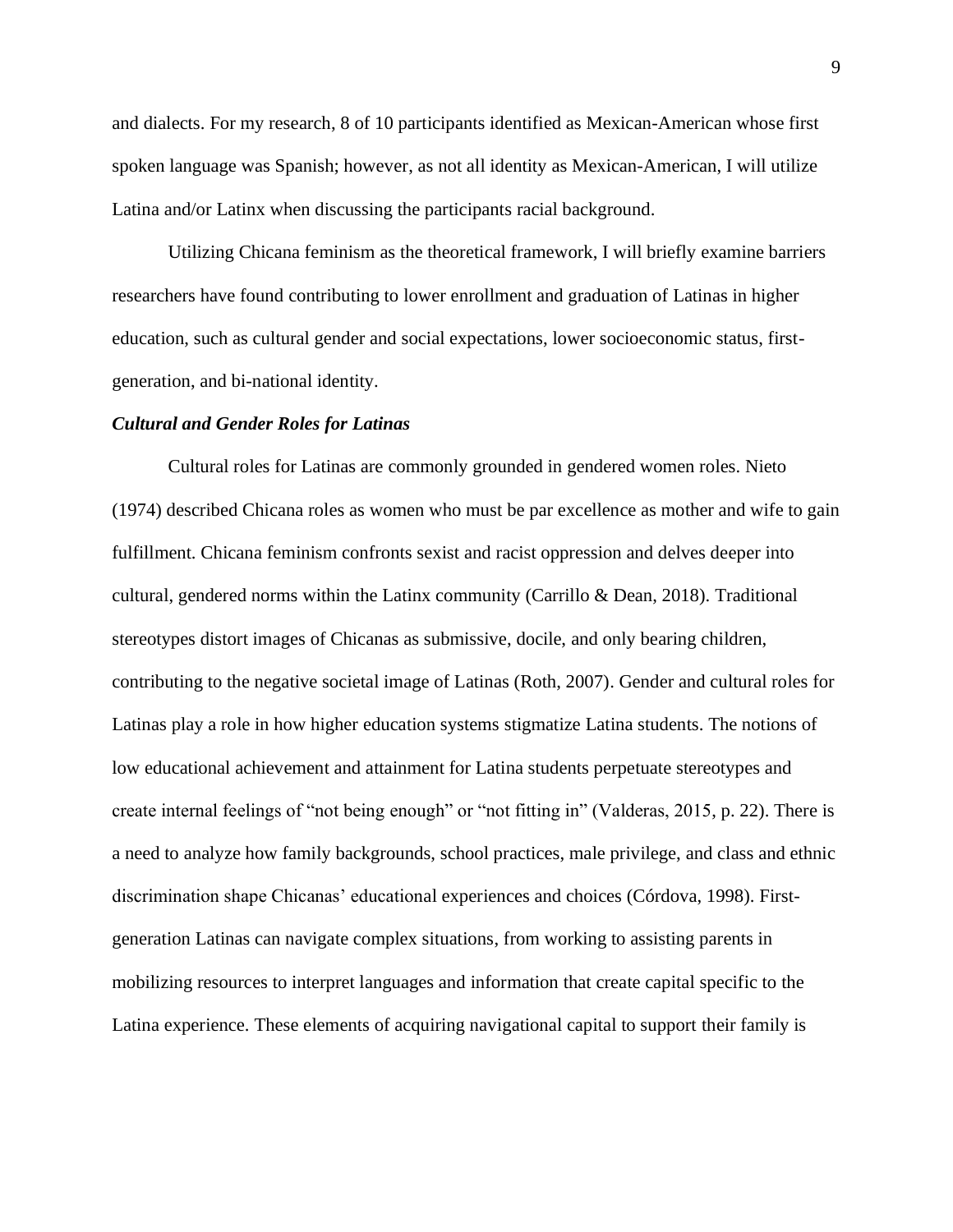something then transferred when students enter higher education and have to navigate for themselves.

#### *First-Generation, Bi-National Identity, and its Impact on Education*

First-generation Latinas experience anti-immigrant sentiments throughout their lives; according to Rodriguez et al. (2000), the "illegals" or "aliens" rhetoric creates an "othering" effect on their identity (p. 514). Othering is a long-lived process of duality between balancing both American and Latinx identities. The education system views Latinas as a problem for not sharing similar cultural capital as other students with knowledge of American norms. Another component of the college pathway gap for first-generation Latinas is school systems' inability to create accessibility for families who do not speak English as their first language (Chlup et al., 2018). Chlup et al. (2018) interviewed immigrant mothers who shared how "the schools do not get information to them. There is a barrier between families that only speak Spanish and an education system that allows a lot of information to remain un-accessed" (p. 30). There is a disconnect between schools that leaves mothers actively trying to be involved feeling less than and unable to access critical information. School systems are not looking at the advantage of student skills and culture (Chlup et al., 2018). Evidence from this study supports the importance of including mothers and providing accessibility to all families, which can include simple actions like language translation.

## *Financial Circumstances*

Coming from a lower socioeconomic background negatively affects Latinx students in their educational journey, both in preparation to enter college and during their college experience (Rodriguez et al., 2000). Attending racially segregated and poorly funded schools can lead to low achievement, high drop-out rates, and inadequate college preparation for Latinx students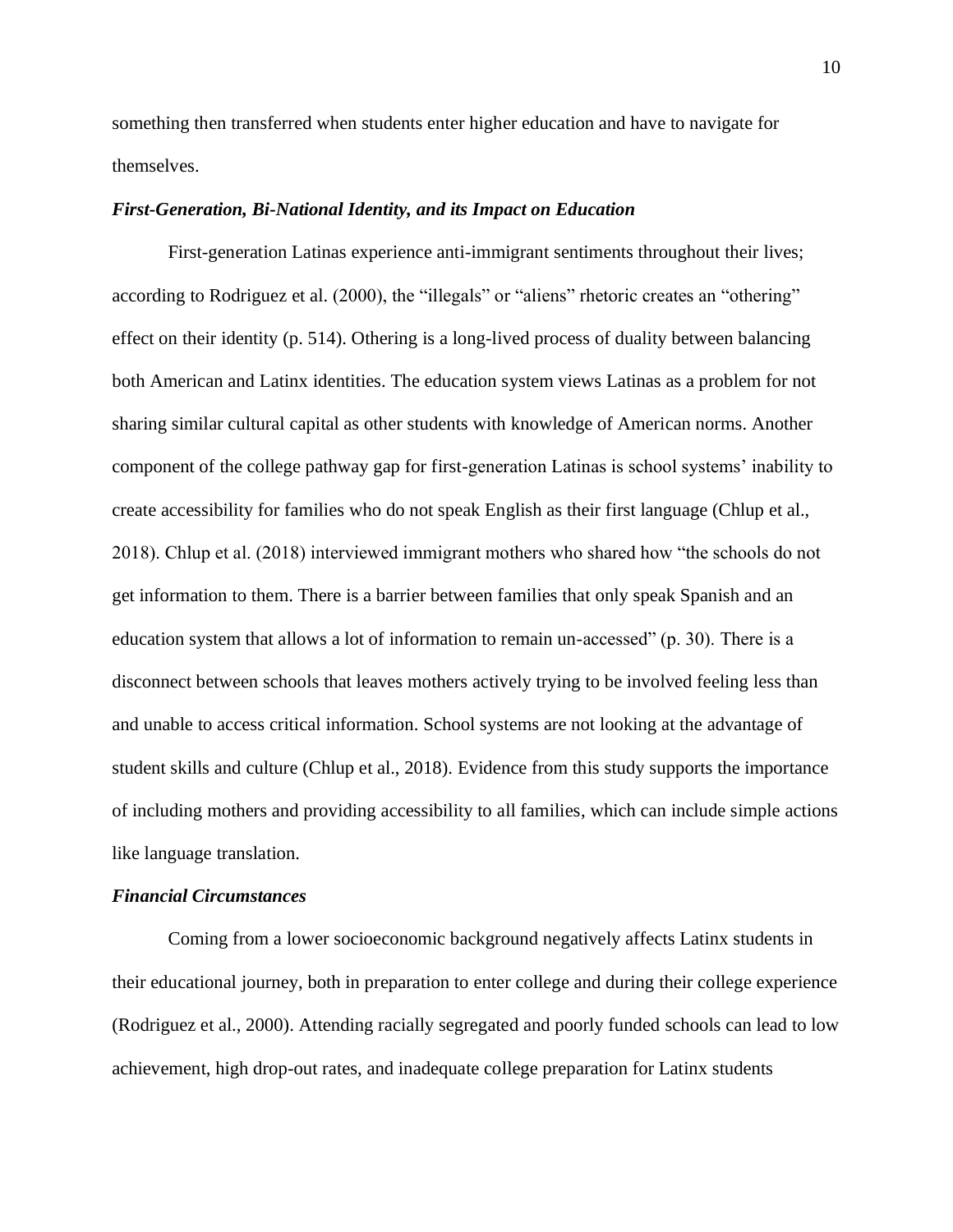(Rodriguez et al., 2000). Latinx students who succeed in entering higher education are then confronted with barriers, such as not knowing how to apply for financial aid or how to pay for college. While in college, financial concerns and stress increase; Rodriguez et al., (2000) found "concerns include, debt incurred by loans, lack of money for bills and personal expenses, hours spent on outside employment, and uncertainty of receiving financial aid" (p. 517). These moments of confusion and stress for students can create isolation, feelings of inferiority to their peers, and poor learning outcomes while in college (Walton & Cohen, 2007). Ong et al. (2006) found three cultural resources, such as ethnic identity, family interdependence, and parental support-were hypothesized as protective factors that modify the effects of socioeconomic disadvantage in a positive direction. There is a gap in providing financial support in the forms of knowledge, scholarships, grants, and financial advising for first-generation Latinx students.

#### <span id="page-11-0"></span>**Familismo and Educational Impacts**

Studies of Familismo have been mainly researched within behavioral science and psychology (Niemeyer et al., 2009). The term familismo is used for Latina/os and or Hispanic communities without identification to specific ethnic groups and is characterized as a core value of Latinx families, which includes feelings of attachment, loyalty to and responsibility towards family and extended family (Gonzales, 2019). Familismo is passed through generations and can increase self-esteem and reduce assimilation pressures (Consoli & Llamas, 2013). Gonzales (2019) wrote, "Among adolescents, familismo has been found to be a significant source of inspiration during adversity, a contributor to academic motivation and self-esteem, and encourages the desire to repay parents for sacrifices made in immigrating to the United States" (p. 939). FGC students develop strength and resilience through their motivation and drive from the acknowledgment of the sacrifices of their parents and their privilege of having the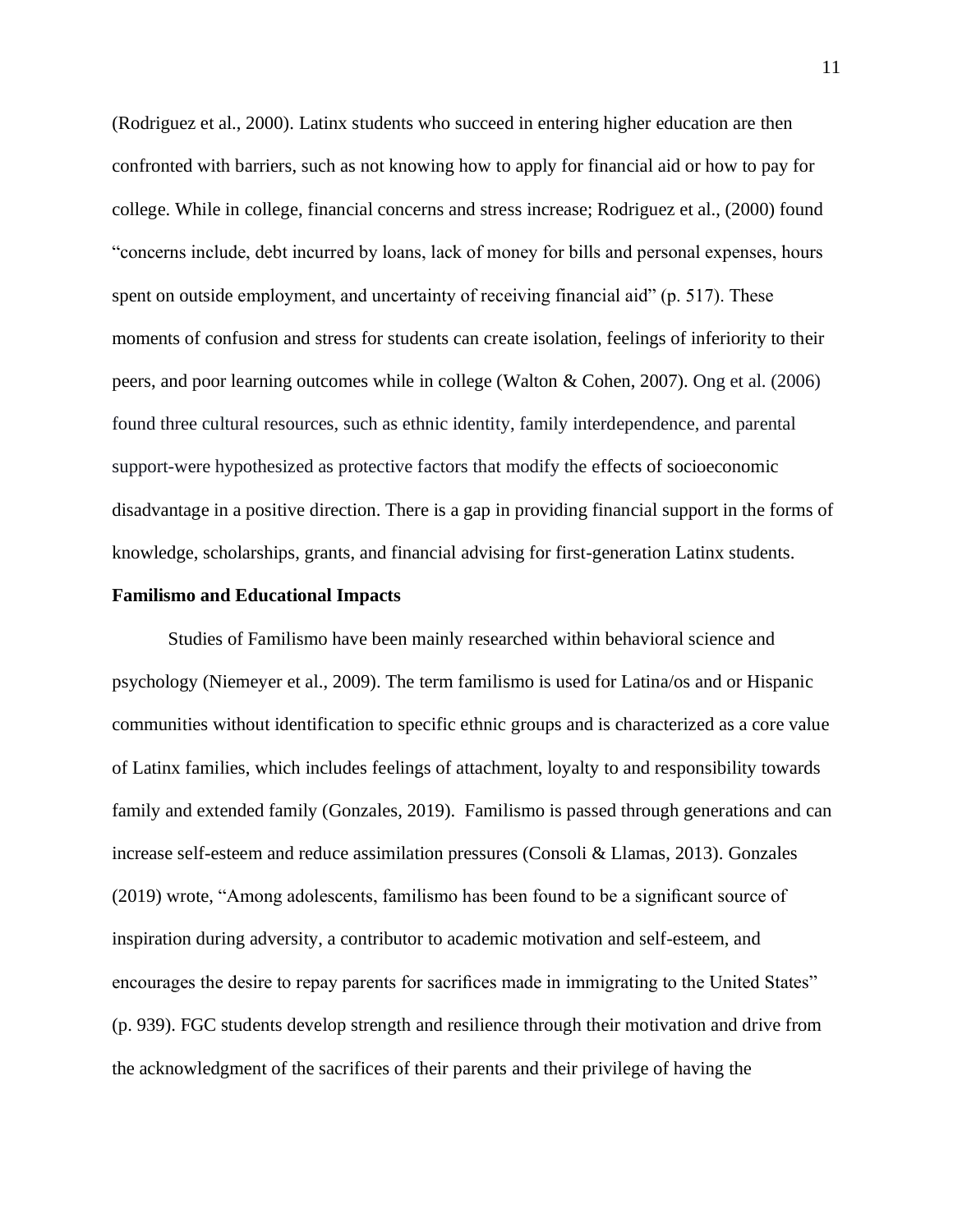opportunity to pursue a college degree. FGC students tend to build community with folks on campus and off with those that can help guide them, while respecting their cultural values, similar to those bonds of familismo.

#### *Latina Mother-Daughter Access Educational Opportunities*

 Active participation is defined as mothers who were involved and engaged in their daughters' educational experiences (Valderas, 2015). Latina mothers play an instrumental role in their daughters' educational journey. Overcoming barriers, active participating Latina mothers are committed to ensuring their daughters succeed. Valderas (2015) wrote how Latina students who succeed academically value the "the rich epistemologies that are passed from these mothers to their young daughters come in the forms of advice, anecdotal narratives, and personal testimonies that transcend into consejos, cuentos, and testimonios" (p. 1). These consejos, cuentos, and testimonios, which translates to advice, stories, and testimonies, come with messaging that disrupts cultural and gender norms, such as how Latina students should go to college to have better job opportunities than their mothers or marry later in life after completing their college degree (Valderas, 2015). Shared experiences of mother and daughter shape Latina students' values and goals, and they continue to maintain strong familial obligations while in college. Institutions should begin to include Latina experiences as support tools to guide higher education programming and promote inclusion and retention of Latinas (Chlup et al., 2018).

#### **Context**

<span id="page-12-0"></span>The U.S. Census Bureau (2018) estimates Latino/as are the fastest-growing racial minority in the United States. However, the higher education system shows racial disparities in enrollment and graduation. Latinx students make up 46% of all community college enrollment, yet they have the lowest transfer rates into 4-year universities than other racial minorities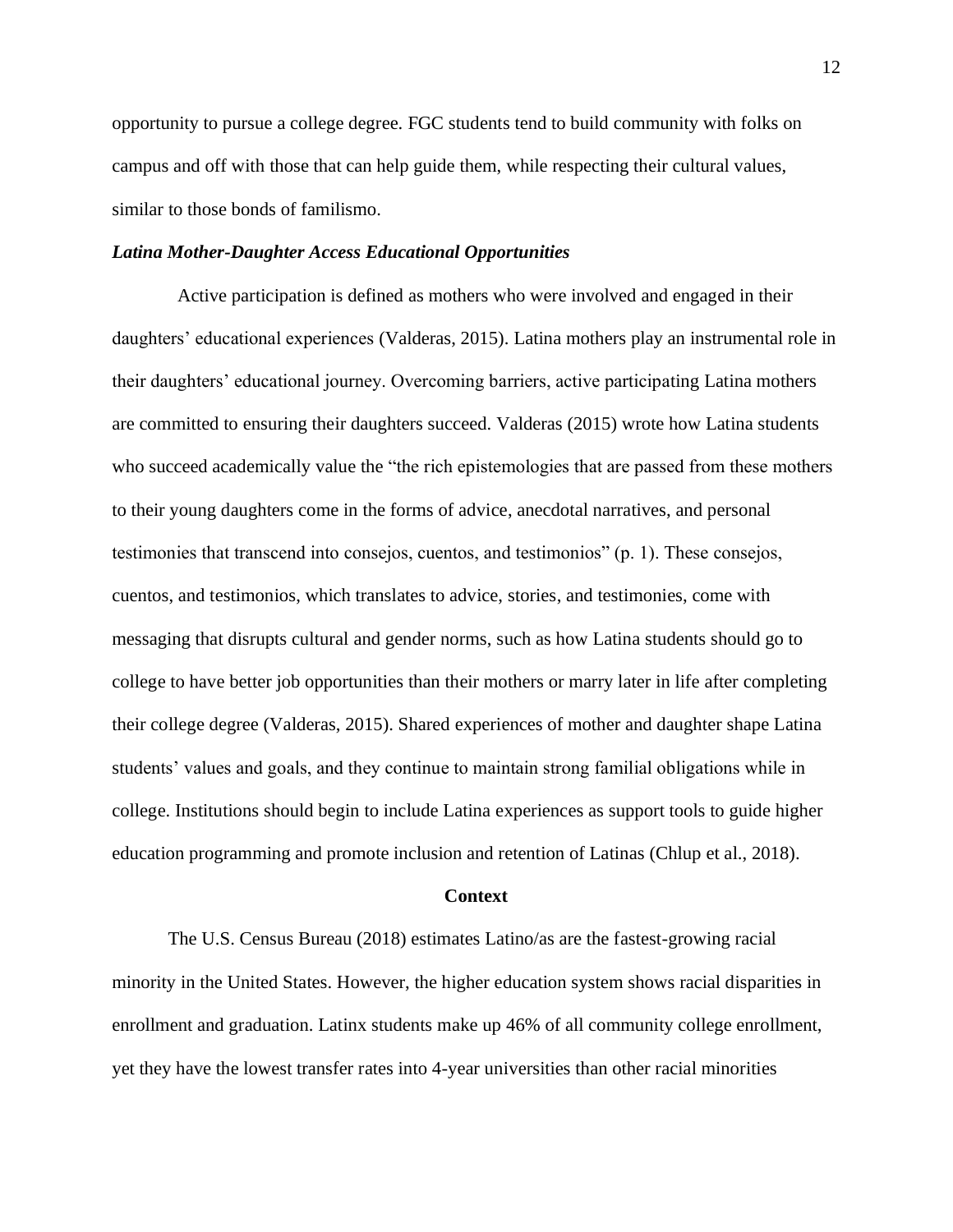(Krogstad, 2016). According to the U.S. Census Bureau (2017), the gap for Latinas is even wider; only 10% of Latinas between the ages of 18 and 29 hold bachelor's degrees. Firstgeneration, low-income students have higher chances of not completing a post-secondary education (RTI International, 2019). Retention of first-generation Latinx students in higher education has been unsuccessful when compared to other racial student populations (Gonzalez, 2020). Numerous researchers have investigated barriers to success for Latina students in higher education, yet there is seldom an examination of what makes Latina students successful in their educational journey. Parental involvement, across all race and socioeconomic groups, is a more powerful predictor of students' educational expectations than parents' educational level and student academic achievement (Bergerson, 2009), with current college planning assistance for parents often treated as ''add ons'' rather than a central focus of student preparation (Yamamura et al., 2010). Researchers have found encouragement and support from mother–daughter relationships in Latinx households can surpass students' barriers to success in their education (Bernal et al., 2017). There is a large amount of literature focusing on barriers that prevent Latinas from entering higher education and limited information on examining how firstgeneration Latina mother–daughter relationships overcome barriers to academic success.

Numerous research pinpoints obstacles that prevent or challenge Latinas from entering higher education; I examined a few that were part of my experiences, such as societal stigma, binational identity, and financial hardships. Current variables that predict academic performance are connected to high academic motivation, supportive academic environments, sense of school belonging and positive praise of competence (Niemeyer et al., 2009). My research findings can serve to add to the literature review to be inclusive of my participants' experiences. Solutions to remedy this retention gap include incorporating Latinas' cultural capital; higher education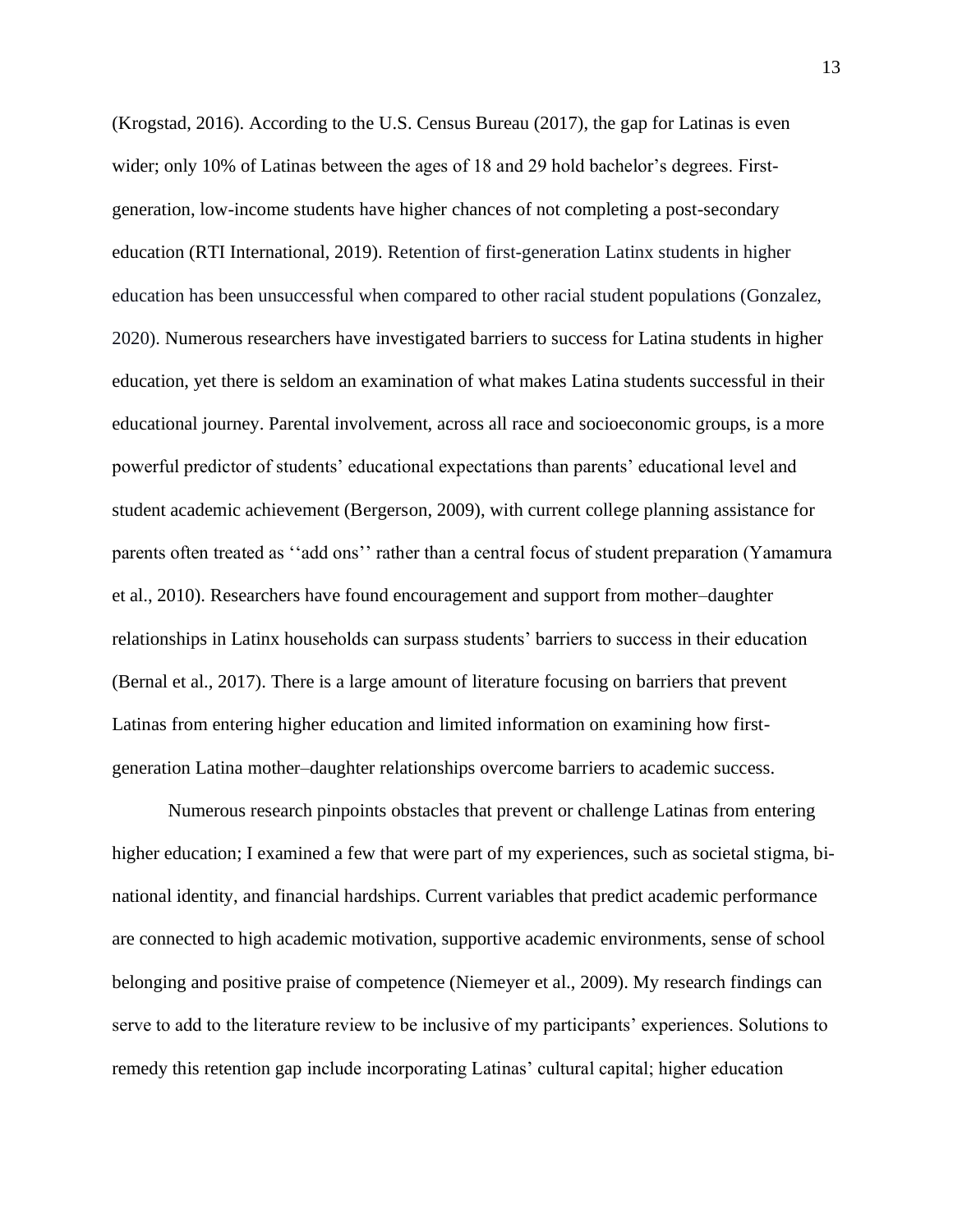institutions fail to bridge cultural inclusion of Latinas into programming, partly because there is still a need to discover what type of support contributes to Latina success in higher education. Identifying key contributors to their success and how Latina students want to receive care and cultural inclusion can create opportunities in their higher education journey. Through the descriptive qualitative study, I interviewed groups of mothers and first-generation undergraduate and graduate-level daughters in platicas to share their experiences navigating the school system and building community. Research shows student peer groups can increase retention and provide welcoming environments (Lopez, 2016). A critical examination of both barriers and aids of resiliency from the Latina experience is required knowledge to inform an inclusive campus environment. I hope to discover how trauma and resiliency have impacted students' academic journey and what opportunities for growth should be implemented in colleges to ensure that firstgeneration low-income Latinas are set up for success.

There is a need to identify how and what cultural capital Latina students bring to higher education to identify best practices and provide culturally responsive support for them. Latinas must be included in conversations of education transformation, seen as leaders, and have their experience viewed as assets to close achievement gaps and increase retention. Researchers have found encouragement and support from mother-daughter relationships in Latinx households can surpass students' barriers to success in their education (Valderas, 2015). I will examine how Latina mother–daughter relationships can help students overcome barriers to academic success and aim to discover how institutions can continue to support Latinas in culturally relevant ways that align with meeting their needs and respect their whole being, family included.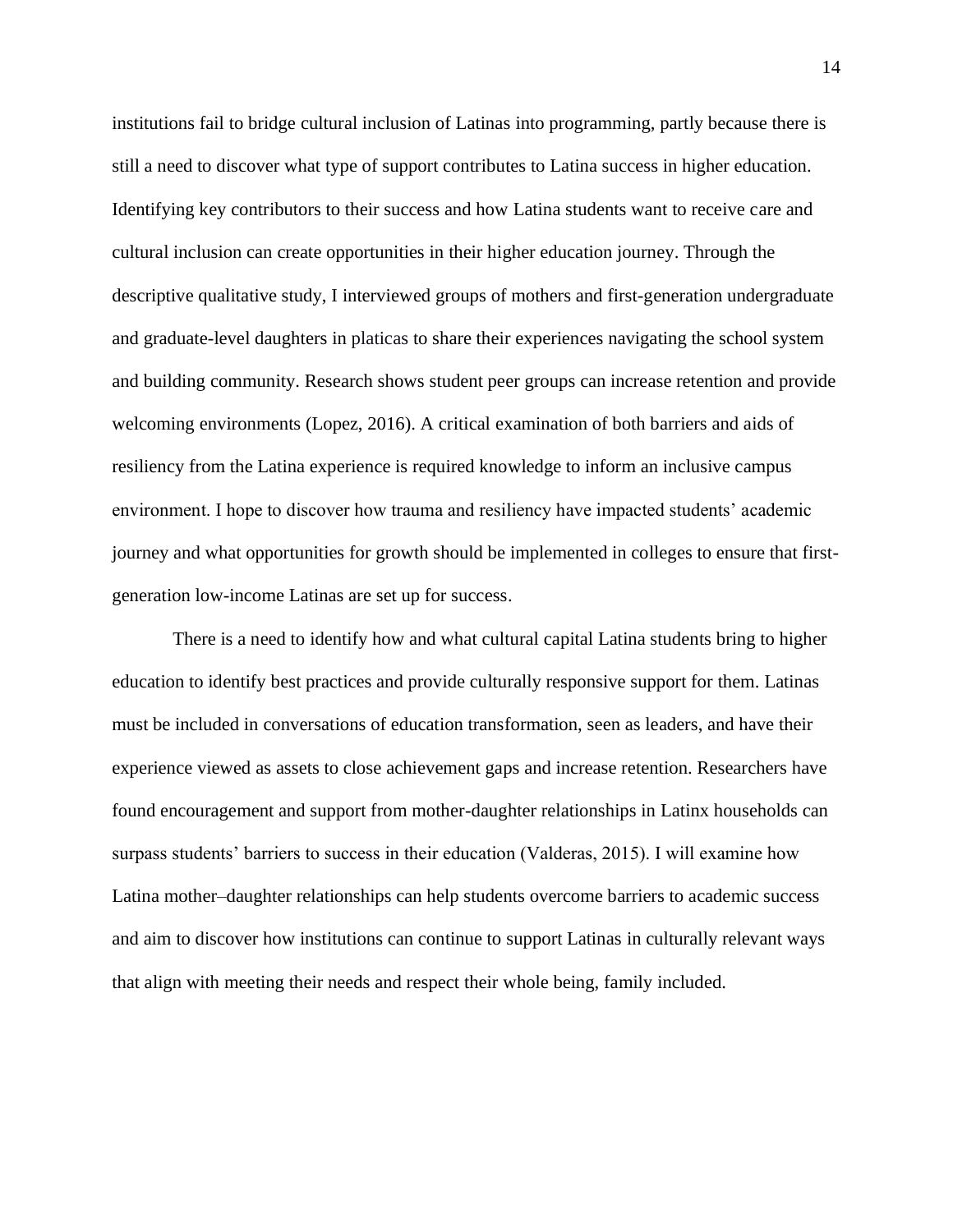#### **Methodology I**

<span id="page-15-0"></span>My methodologies align with my epistemological stance, as I recognize wisdom and lessons can come from storytelling, as well as anecdotal and lived experiences. My target population are first-generation Latinas and immigrant mothers who have cultural knowledge that might not align with traditional academic information but is just as rich and important to note. I ensured my participants felt this project belongs to them, starting with my mother, who is my coresearcher and who supported me in ensuring I engaged respectfully with the other mother participants.

In this mixed-methods study, using the O'Leary (2017) action research model as my methodological approach, I utilized questionnaires, interviews, and platica to engage with 10 participants: five pairs of mothers and daughters. O'Leary's action research model allows for the researcher to improve organizational behavior and education structures in research to incorporate participant voices into the research design using a simple approach of observation, reflection, planning, and action for research cycles (O'Leary, 2017). I conducted a platica guided by thematic questions that include barriers, successes, and identification of how participants would like to access higher education. All data collected is anonymous. I collected data regarding how first-generation Latina mother-daughter dynamics can create a successful pathway into higher education while closely analyzing the cultural capital in the success. I explored opportunities for growth to implement in higher education to ensure first-generation low-income Latinas are set up for success with this information.

My research is participatory research for what could have been the first time immigrant mothers were invited to share their experiences navigating school systems for their daughters and have their voices heard, validated, and empowered. I worked to ensure that mothers who are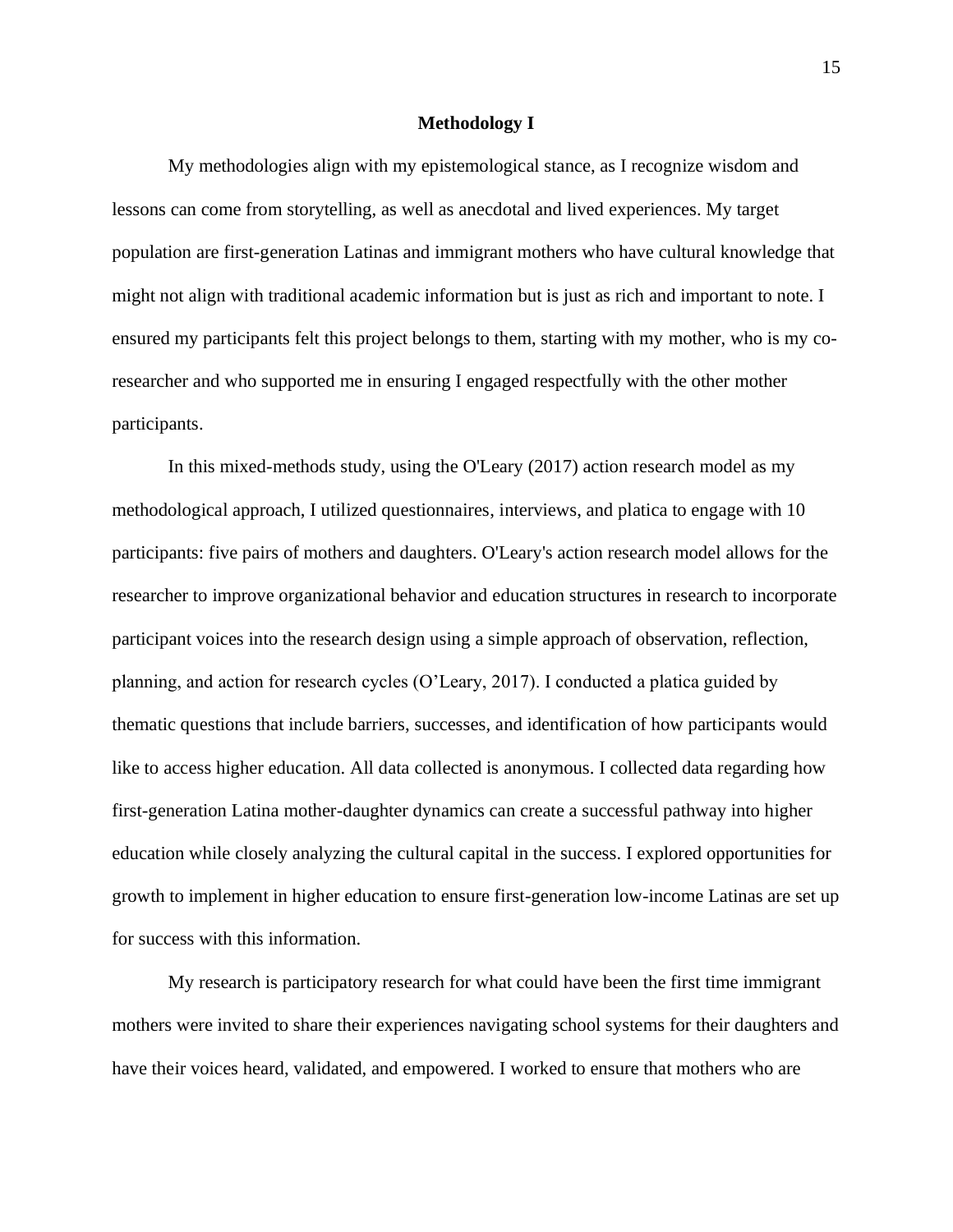English language learners were supplied with bilingual Spanish material to ensure they were informed and included throughout the processes. All documents such as consent, recruitment, surveys, and questions for the platica are translated into Spanish both verbally and written.

### **Figure 1**

*Research Cycles* 



*Note.* Figure 1 lists the abbreviated cycles for my research.

- Pre-Cycle: I talked with my mother about best practices for approaching mothers about the research topic. I wanted to be thoughtful and intentional with how I communicated and gathered data. The pre-cycle conversation informed topics for assessment in Cycle 1.
- Cycle 1: I created an assessment for recruiting students to see the range of experience in relation to the topic, the relationship between daughter and mother, and the intentional recruitment of first-generation Latina experiences. This informed a purposeful selection of five pairs of mother-daughter participants for Cycle 2 of interviews.
- Cycle 2: I interviewed mother-daughter pairs with my co-researcher to address research questions. Small group interviews included discussion around their barriers and points of access and success in education. I gathered data through field notes and began to code themes to present to a large platica consisting of all 5 pairs of participants in Cycle 3.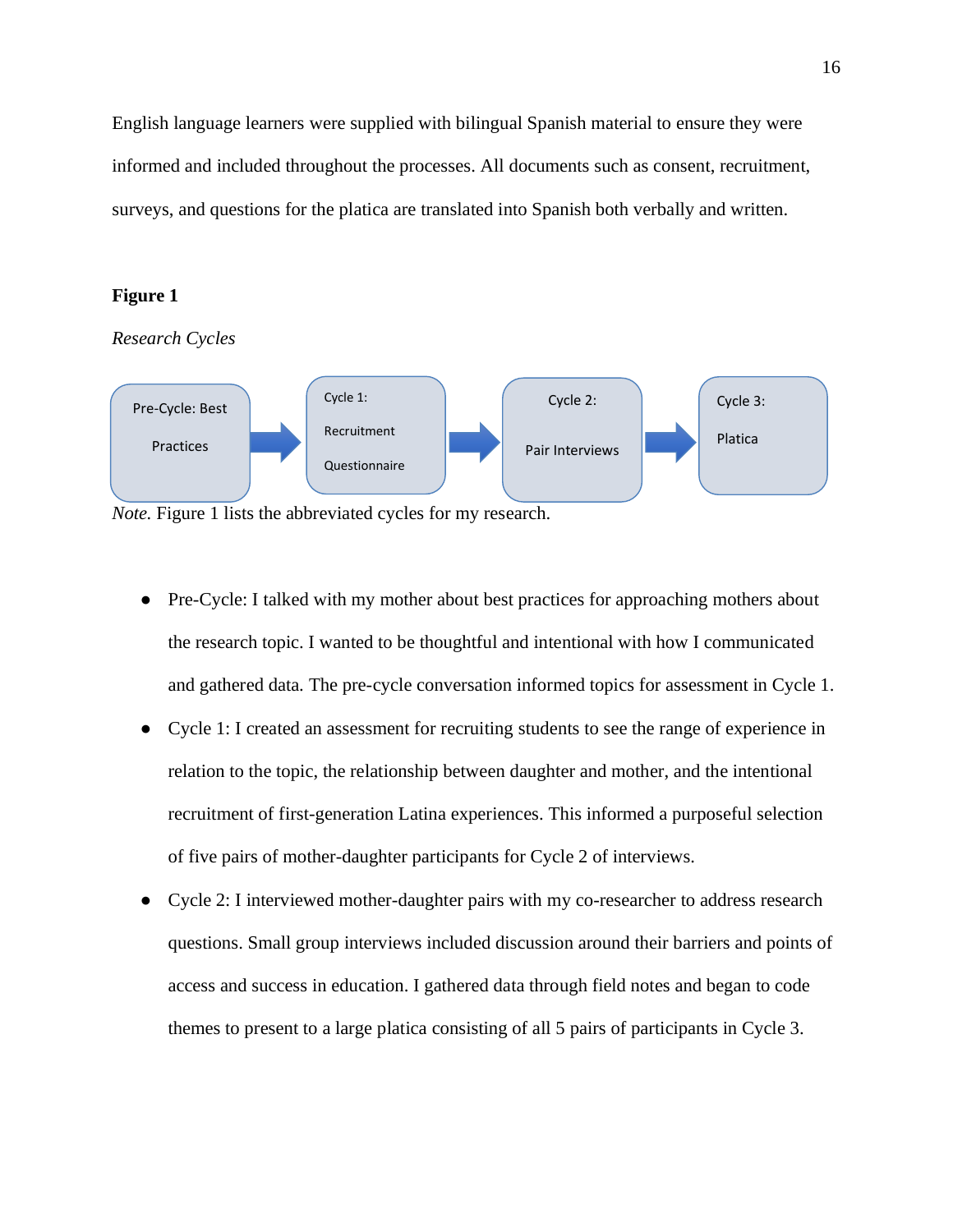• Cycle 3: I conducted a platica with all five pairs of mother-daughter participants in which the group engaged in dialogue discussing how they would like to see themselves and the Latinx community connected to higher education. The platica ended with a pinning ceremony, where daughters expressed their gratitude and appreciation for their mothers and gifted them a pin.

### **Methodology II**

<span id="page-17-0"></span>Using O'Leary's (2017) model for action research, the following section will provide an overview of each cycle's action, observation, reflection, and planning for the next cycle in reference to my study.

#### **Pre-Cycle: Best Practices for Engaging With FGCF**

<span id="page-17-1"></span>Prior to formally beginning this research, I immersed myself in the existing literature on the experiences of FGC Latinx families, with particular emphasis on access and resilience in higher education. In addition to literature, I sought out help from my mother and co-researcher, Eli, as together we have navigated the higher education systems as an FGC Latinx family. I decided having Eli as my co-researcher would help with the intentional and respectful engagement with mothers who share an immigrant identity. I worked with Eli to co-create the platica questions to ensure I was sensitive and attentive to the needs and concerns of my participants. I built rapport with the participants by being vulnerable and transparent by sharing Eli's and my experiences with education and recognizing that this research is to create inclusive spaces for our Latinas on campuses. The cycles were done in a culturally inclusive form, with music, Mexican food, and ended with a pinning ceremony where mothers were presented with pins by their daughters to show appreciation and love for their unconditional support.

#### **Observations and Critical Reflection**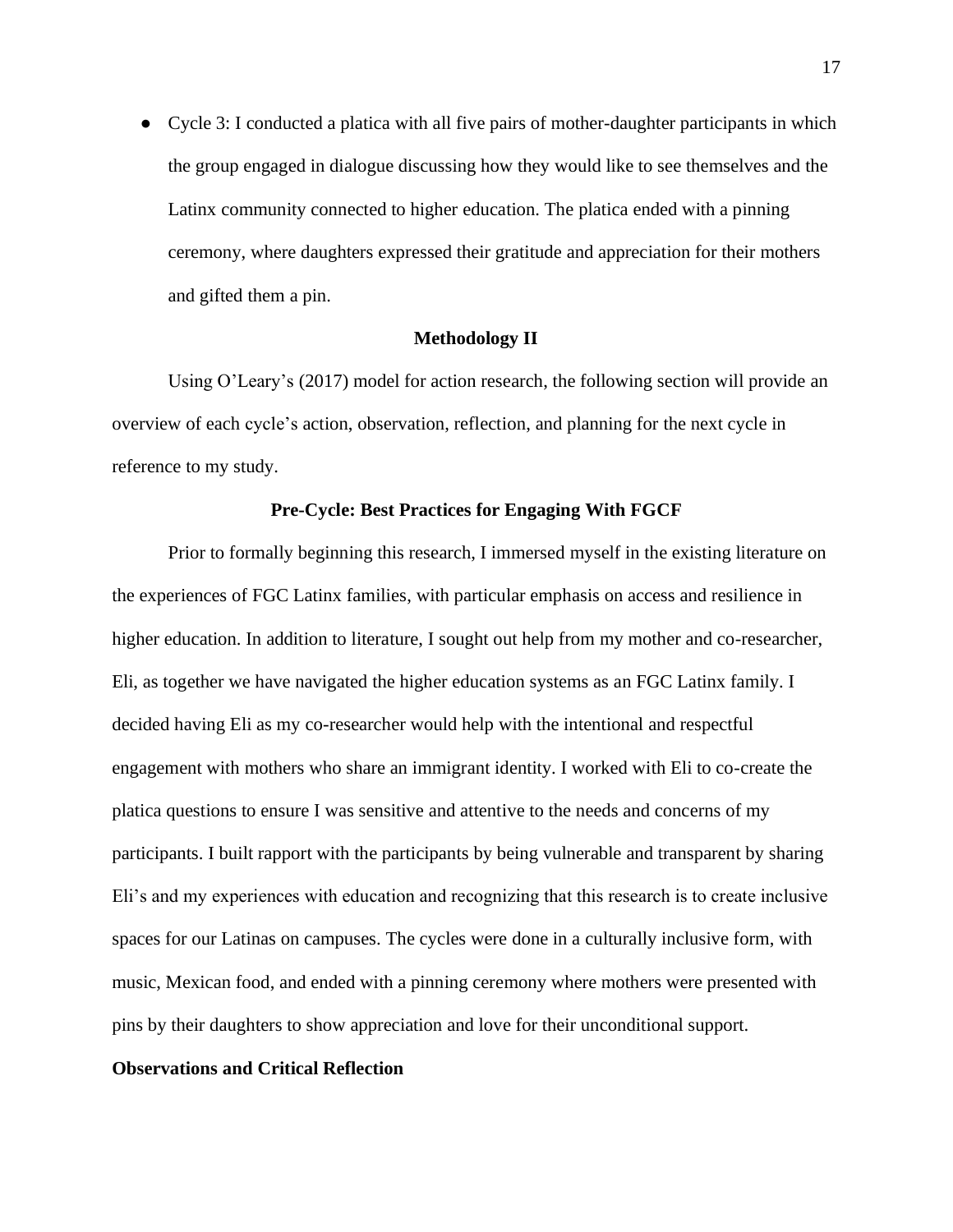My pre-cycle was scheduled conversations with my mother and a few impromptu meetings, as we found ourselves discussing the research during family visits. It highlighted how much my mother wanted to "hacer lo bien," meaning do it right so that our participants felt our research had meaning and purpose. I felt joy seeing how much my mother valued her role in the research and wanting to ensure that other mothers did not feel intimidated by some of the sensitive memories that would come up with discussing the challenges of being immigrants and supporting their children in an education system where they did not understand the language.

#### **Planning for the Next Cycle**

 I work for a department who employs 55 federal work study students, and from my department's Diversity, Equity and Inclusion Hiring Tool I discovered that 88% of the student employees are women of color, particularly 66% identify as Latinx/a/o. After receiving my supervisor's approval and support, to collect participants, I emailed all student employees using the departments list-serv. In the email I explained my study and requested interested participants to email me. I overstated the purpose of building bridges between first generation families and higher education, and how this would be an opportunity to express their gratitude to their mothers/maternal figures.

#### **Cycle 1[:](https://docs.google.com/document/d/1zER8wWb33expZE8lewp7r7SBRV27pFMtmY2C9AoTCNw/edit#heading=h.y2qmnw5q02tg) Recruitment Questionnaire**

<span id="page-18-0"></span> An online questionnaire was used to ensure participants and their mothers/maternal figures were eligible to participate in the study (See Appendix A). The questionnaire contained a total of sixteen questions and consisted of demographic, quantitative, and qualitative questions. Student participants had to identify as Latinx/a/o, attend a 4-year institution, be at least 18 years old, be a first-generation college student, have an active mother or maternal figure in their educational journey, and have their mother/maternal figure able to attend virtual mother-daughter interviews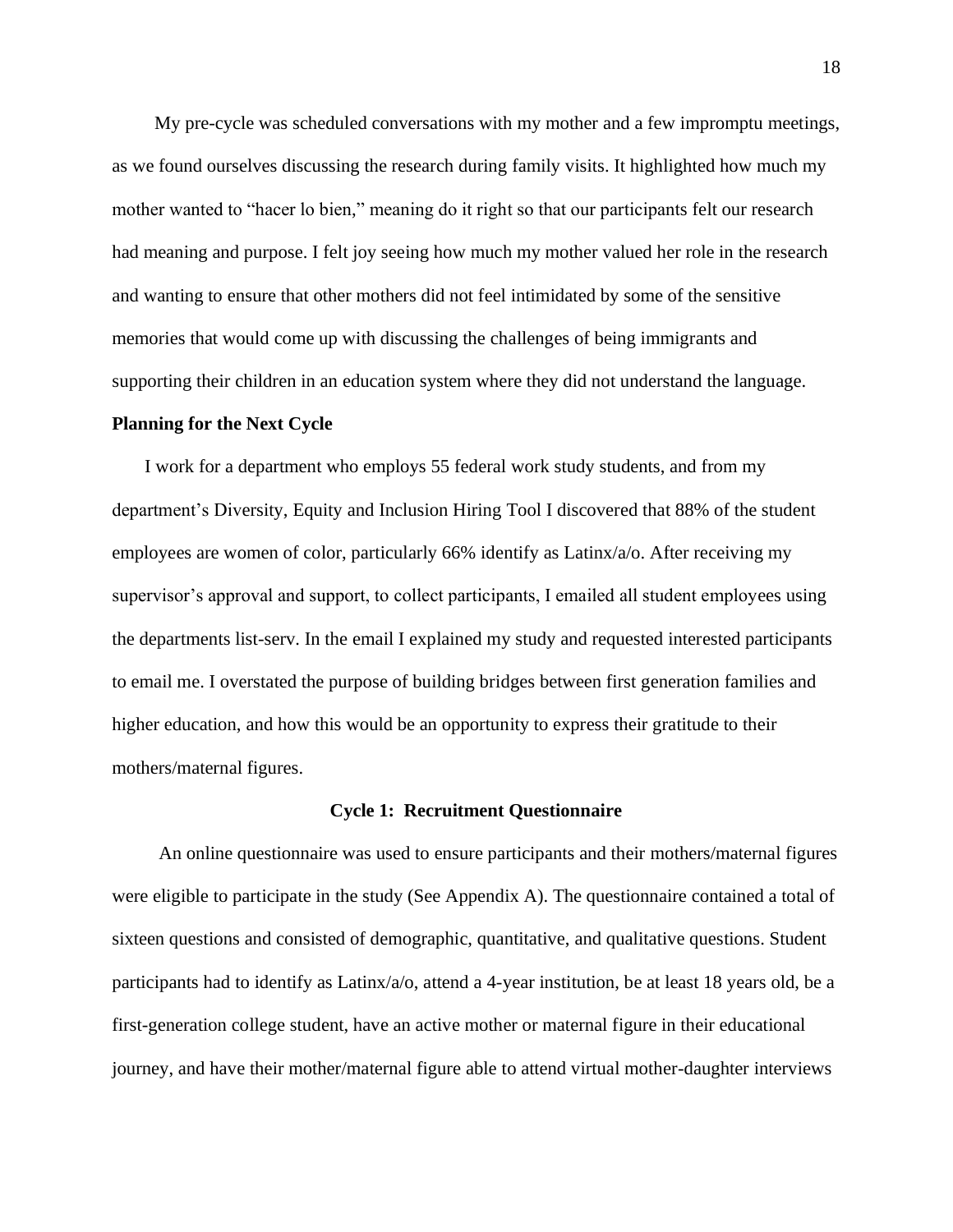and the in-person group platica. All participants were provided with a pseudonym to maintain confidentiality.

#### **Observation**

Participants consisted of a sample of five Latina students, either undergraduate or graduate students from the same institution and their five mother or maternal figures (10 Latinas total). All student participants are first-generation college students, students who are the first in their families to attend college, and who are children of immigrants. Mother participants were immigrants from Mexico and El Salvador; see Table 1 for full demographic details of participants. Mother-daughter participants were scheduled for an interview, the second cycle of my research, if they met the criteria.

## **Table 1**

| Participant<br>*Pseudonym | Gender | Ethnicity           | Undergraduate<br>/Graduate<br><b>Student</b> | First<br>Generation<br>College<br>Student? | Active mother or a<br>maternal figure in<br>your life? |
|---------------------------|--------|---------------------|----------------------------------------------|--------------------------------------------|--------------------------------------------------------|
| Candy                     | Female | Mexican             | Undergraduate                                | yes                                        | yes                                                    |
| Lisette                   | Female | Mexican             | Undergraduate                                | yes                                        | yes                                                    |
| Laurena                   | Female | Mexican             | Graduate                                     | yes                                        | yes                                                    |
| Veronica                  | Female | Mexican/Salvadorian | Undergraduate                                | yes                                        | yes                                                    |
| Daniela                   | Female | Mexican             | Graduate                                     | yes                                        | yes                                                    |

### *Participant Characteristics*

From the questionnaire, 60% of participants feel strongly connected to their Latinx culture, 40% said they felt connected to their culture, and none indicated they felt disconnected (see Table 2). In relation to the question, do you see your ethnic identity represented in higher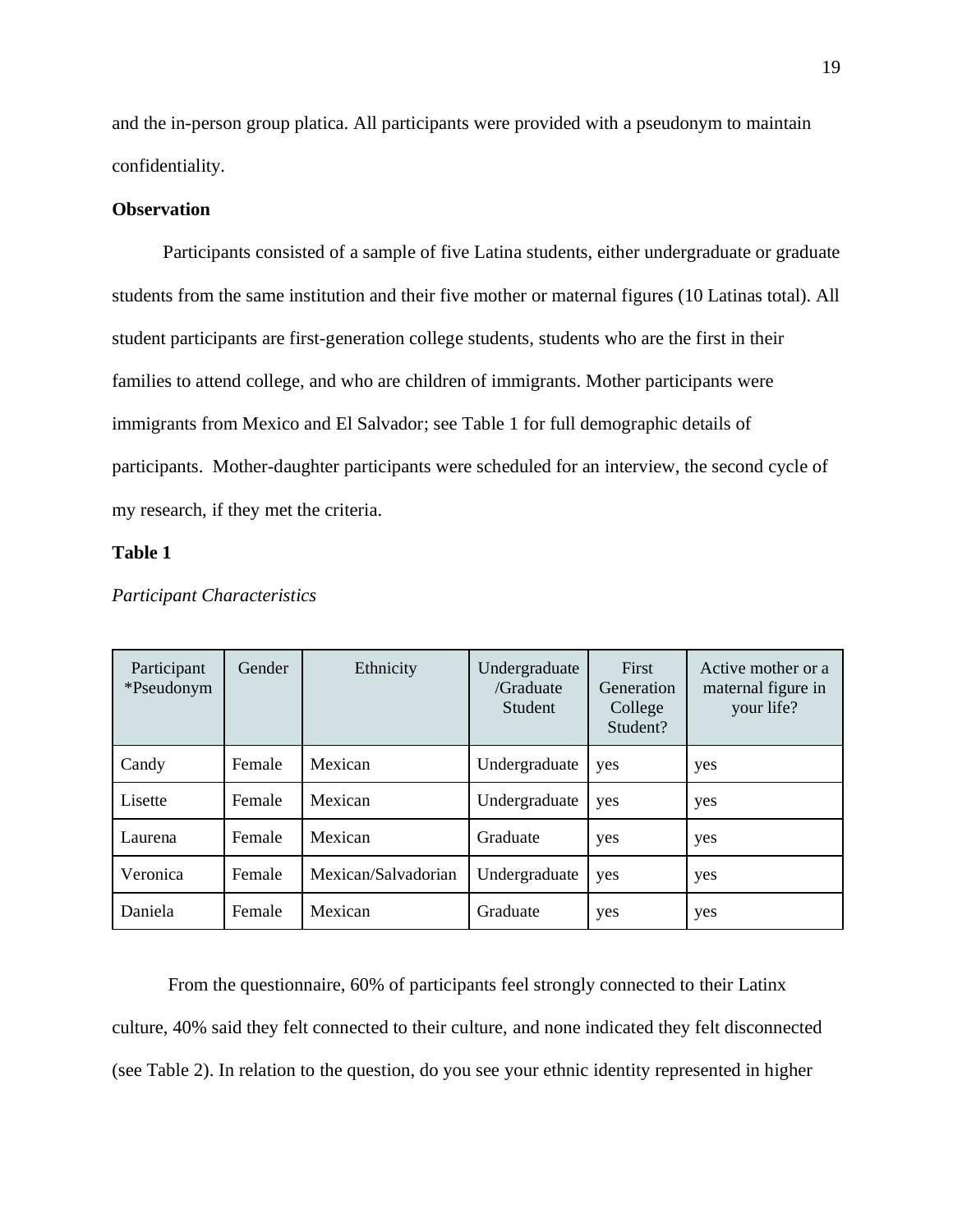education? 60% of participants answered somewhat disagree, while 20% answered neither agree nor disagree. However, when asked if participants saw opportunities to increase cultural inclusion in higher education, 80% answered strongly agree and 20% answered they agree. When asked if they believed their culture has made them resilient, 60% strongly agreed and 40% stated they agreed. There is an overall consensus for this group of FGC Latinas that they are connected to their cultural identity, they see gaps in their higher education institution to promote inclusion of their cultural identity, and they have used their resilience as navigational capital.

#### **Table 2**

#### *Questionnaire Responses*

|                | Field                                                                                                                   | Strongly<br>agree | Somewhat<br>agree | Neither agree nor<br>disagree | Somewhat<br>disagree | Strongly<br>disagree |
|----------------|-------------------------------------------------------------------------------------------------------------------------|-------------------|-------------------|-------------------------------|----------------------|----------------------|
| $\mathbf{1}$   | Do you consider yourself having familial support in<br>navigating higher education?                                     | 60.00%            | 40.00%            | 0.00%                         | 0.00%                | 0.00%                |
| $\overline{2}$ | Do you consider yourself having community support in<br>navigating higher education?                                    | 40.00%            | 20.00%            | 20.00%                        | 20.00%               | 0.00%                |
| 3              | Would you say part of your educational success has to<br>do with your support from the mother-daughter<br>relationship? | 80.00%            | 20.00%            | 0.00%                         | 0.00%                | 0.00%                |
| 4              | Do you consider yourself connected to your culture?                                                                     | 60.00%            | 40.00%            | 0.00%                         | 0.00%                | 0.00%                |
| 5              | Do you see your ethnic identity represented in higher<br>education?                                                     | 20.00%            | 0.00%             | 20.00%                        | 60.00%               | 0.00%                |
| 6              | Do you believe your culture has made you resilient?                                                                     | 60.00%            | 40.00%            | 0.00%                         | 0.00%                | 0.00%                |
| $\overline{7}$ | Do you hold wisdom from your culture that is at times<br>dismissed in higher education?                                 | 40.00%            | 40.00%            | 20.00%                        | 0.00%                | 0.00%                |
| $\mathbf{B}$   | Do you see opportunities to increase cultural inclusion<br>in higher education?                                         | 80.00%            | 20.00%            | 0.00%                         | 0.00%                | 0.00%                |

## **Critical Reflection**

I believe because I was able to use my departments email list, who include federal workstudy students it increased my opportunity of connecting with first generation Latinas for this research. It made me curious as to the existing student pockets of first generation college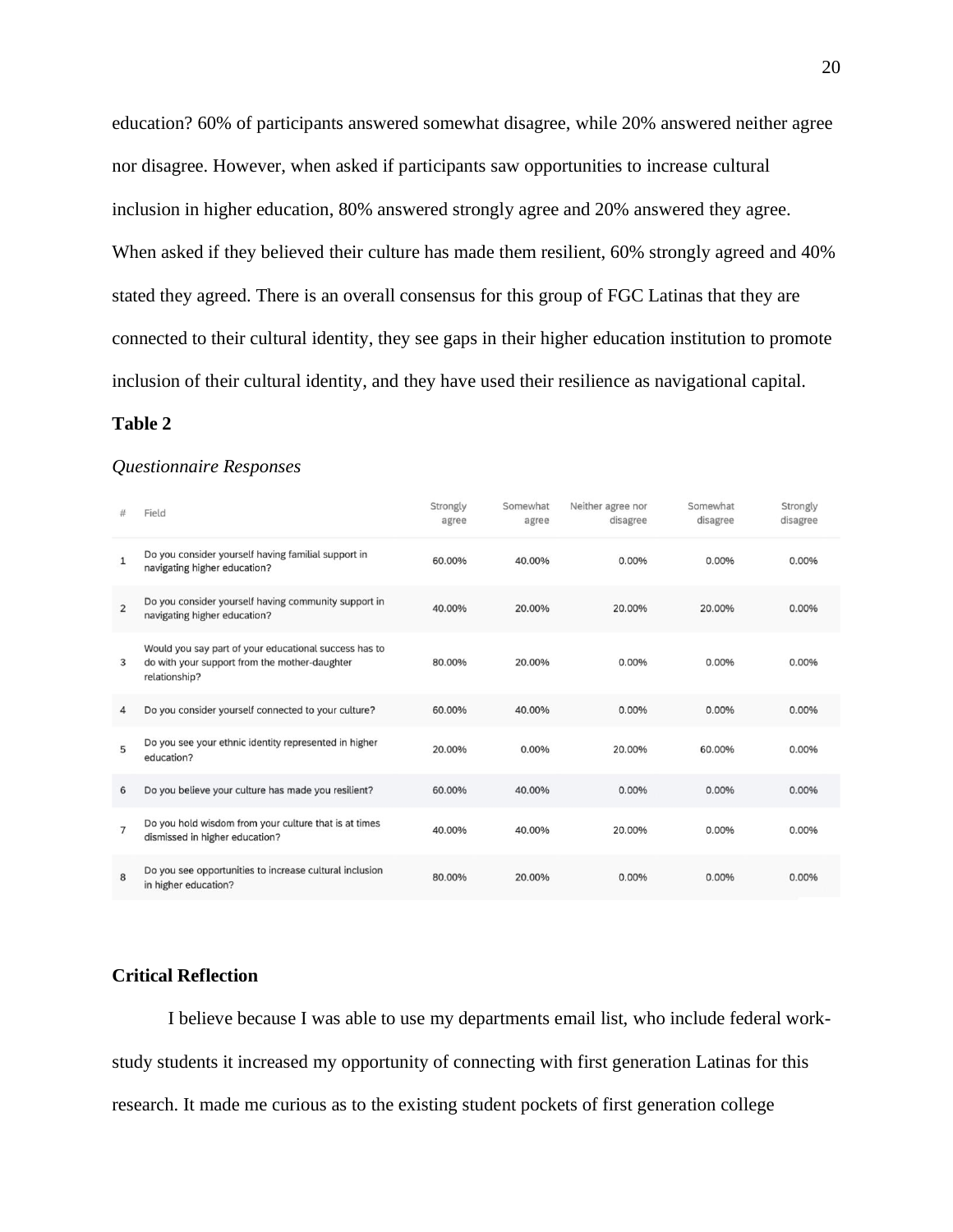students in other departments, centers, and offices and if there is an opportunity to include their values into programming. In addition, the questionnaire pointed out the limited participation due to research cycles requiring mothers and daughters to be a part of an in-person platica in San Diego, California, and as many students live away from parents during college, this restricted participation. In addition, I failed to account for the location of my study and its relation to the immigrant/undocumented experience of immigrant mothers. My platica took place at the University of San Diego, and in order to enter San Diego from Northern California, folks have to pass by the San Clemente border patrol station. For many undocumented folks, border patrol stations can represent fear and the ability to be deported. Other potential barriers to participation for those living outside of San Diego County included the accessibility of transportation and the ability to take time off of work.

## **Planning for the Next Cycle**

This group of participants identified as FGC Latinas, and they noted bonds to their cultural identity, and they see opportunities for higher education to promote inclusion of their Latinx identity. For the next cycle, I chose to delve deeper into what it meant to be a first generation Latinx student from their perspective, who they considered community, and what their perspective was on the existing support services offered by their respective institutions. And I planned to ask questions relating to what they considered resilience and what constituted navigational capital to them.

#### **Cycle 2: Mother-Daughter Interviews**

<span id="page-21-0"></span>For my second cycle, my co-researcher and I conducted virtual interviews with motherdaughter pairs to address the research questions. In total, we held five virtual mother-daughter pair interviews, including discussion around their dynamic as mother-daughter and barriers and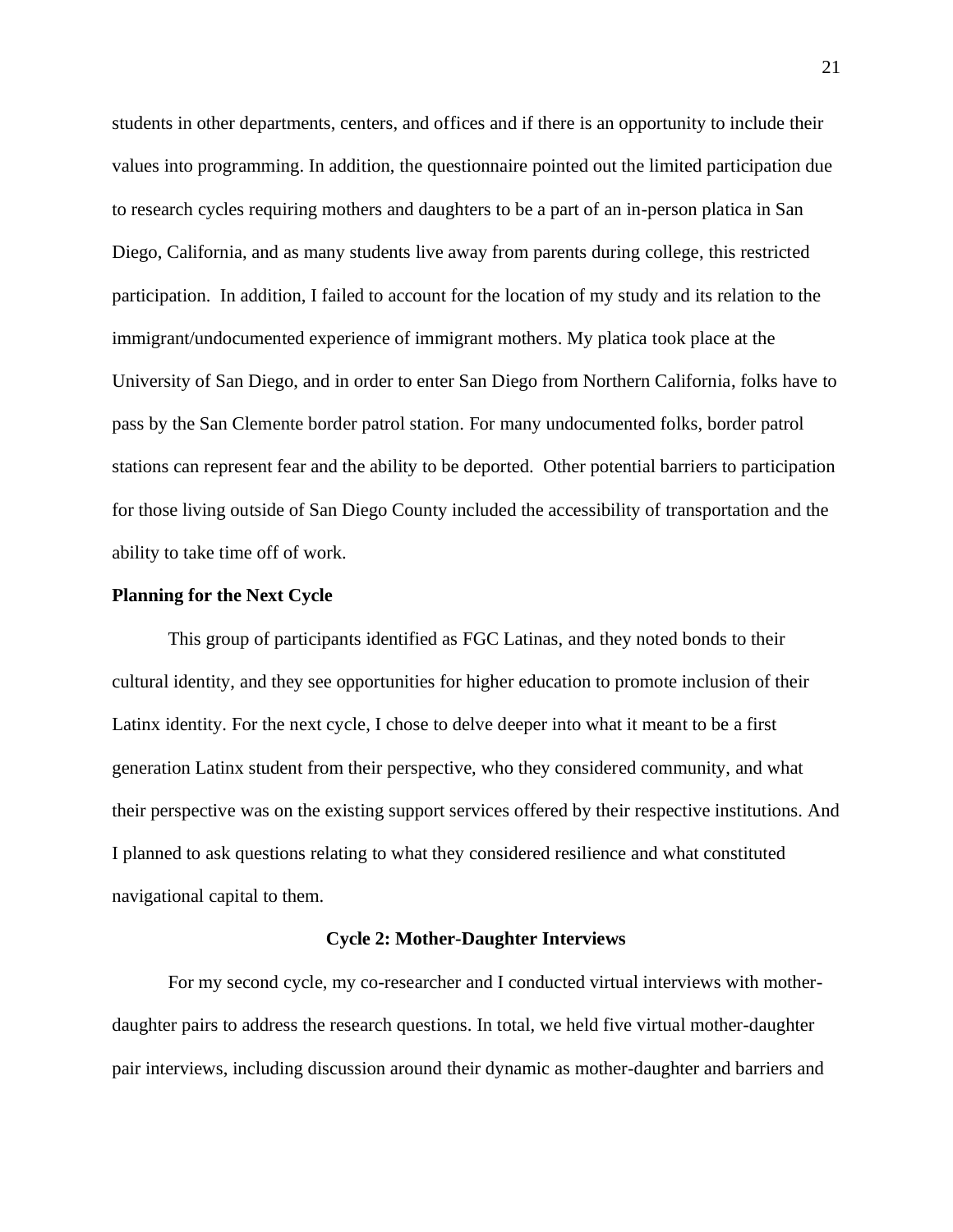points of access and success into education. The five pairs were students who participated in the questionnaire and who agreed to participate in Cycles 2 and 3 with their mothers/maternal figures. Cycle 2 consisted of a series of nine questions (see Appendix B) and were answered by each mother-daughter pair in semi-structured interview practice to allow for authentic storytelling and co-creation. All interviews were scheduled for an hour, and most ran over time. The data were then transcribed, coded, and analyzed for themes.

#### **Observation From Each Interview**

Three themes emerged from the interviews were (1) having a parent who aspired for their child to enter college, and who supported them as best as they could; (2) having a mentor, in the form of an older sibling, neighbor, coach, or teacher who viewed them as capable of entering college and helped with the college application process; (3) forming self actualization and leadership, where they understood their responsibility was to share their learning of being firstgen with their family, neighbors, and community.

The stories shared in the five mother-daughter pair interviews all discussed their students' educational journey from kindergarten to their current university class standing, and most of the memories shared were challenges they experienced applying and staying on course to meet 4 year institution requirements. Each mother-daughter pair interview highlighted their resilience in finding opportunities to access higher education for their FGC student. Mothers/maternal figures attended PTA programs, made an effort to talk to their child's teachers despite language barriers, and found peers amongst other mothers who were active on their school campus in efforts to ensure their student would have access to all the resources available. All mothers mentioned having experienced exclusion from the schooling system, and yet, they found avenues to ensure their student would not fall behind. Four student participants attended private schools and charter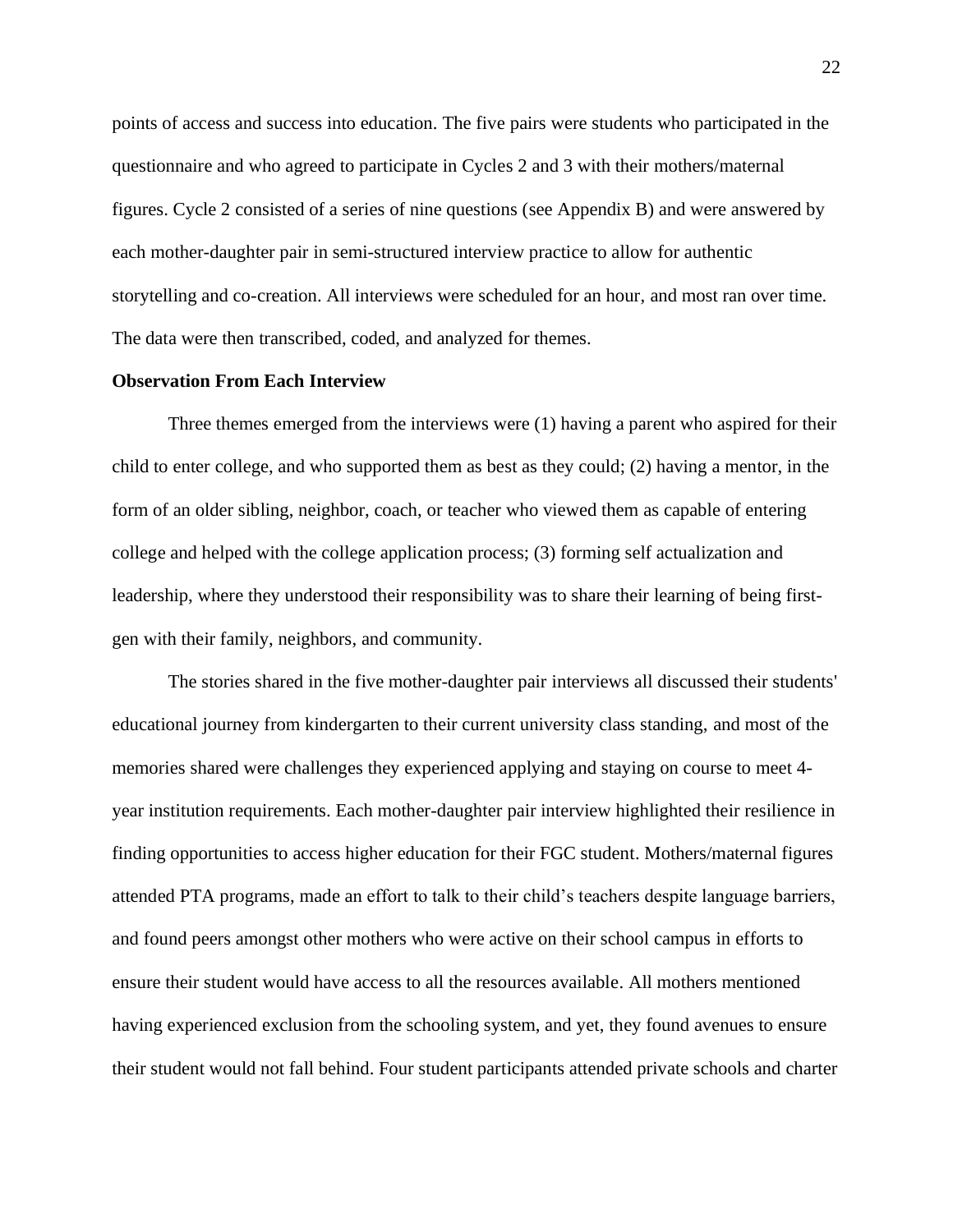schools whose mission was to have students attend college post-graduation, which helped students meet the college requirements when applying to colleges.

## **Critical Reflection**

Amongst my participants who were immigrant mothers, there were themes of hopes and expectations that their daughters would be more educationally prepared, hold professional jobs, and have financial security with a college degree. There was a common expression said by 3 of the mothers: "I hope my daughter is better than me and can achieve her dreams." In turn, the daughters of these participants had an understanding of the barriers and challenges their immigrant mothers encountered to be able to provide them with the ability to attend a 4-year university. Daughter participants all expressed gratitude for their mother's efforts in supporting them during their educational journey and held goals of graduating college to ensure the struggles were worth the sacrifices. The motives for the 5 first-generation Latinas in the research pursuing higher education are based on reciprocal dynamics and values in a mother-daughter relationship (see Figure 2).

#### **Figure 2**

*Mother-Daughter Interviews - Reciprocal Dynamics and Values* 

| Daughters                                                                                                  |           | Mothers                                                                                                                                                                 |
|------------------------------------------------------------------------------------------------------------|-----------|-------------------------------------------------------------------------------------------------------------------------------------------------------------------------|
| Daughters understand the sacrifices<br>their mothers have undergone because<br>of their immigrant identity | Sacrifice | Mothers hope that through their sacrifices,<br>daughters can use their first-gen experience<br>as an opportunity to pursue opportunities<br>they did not have access to |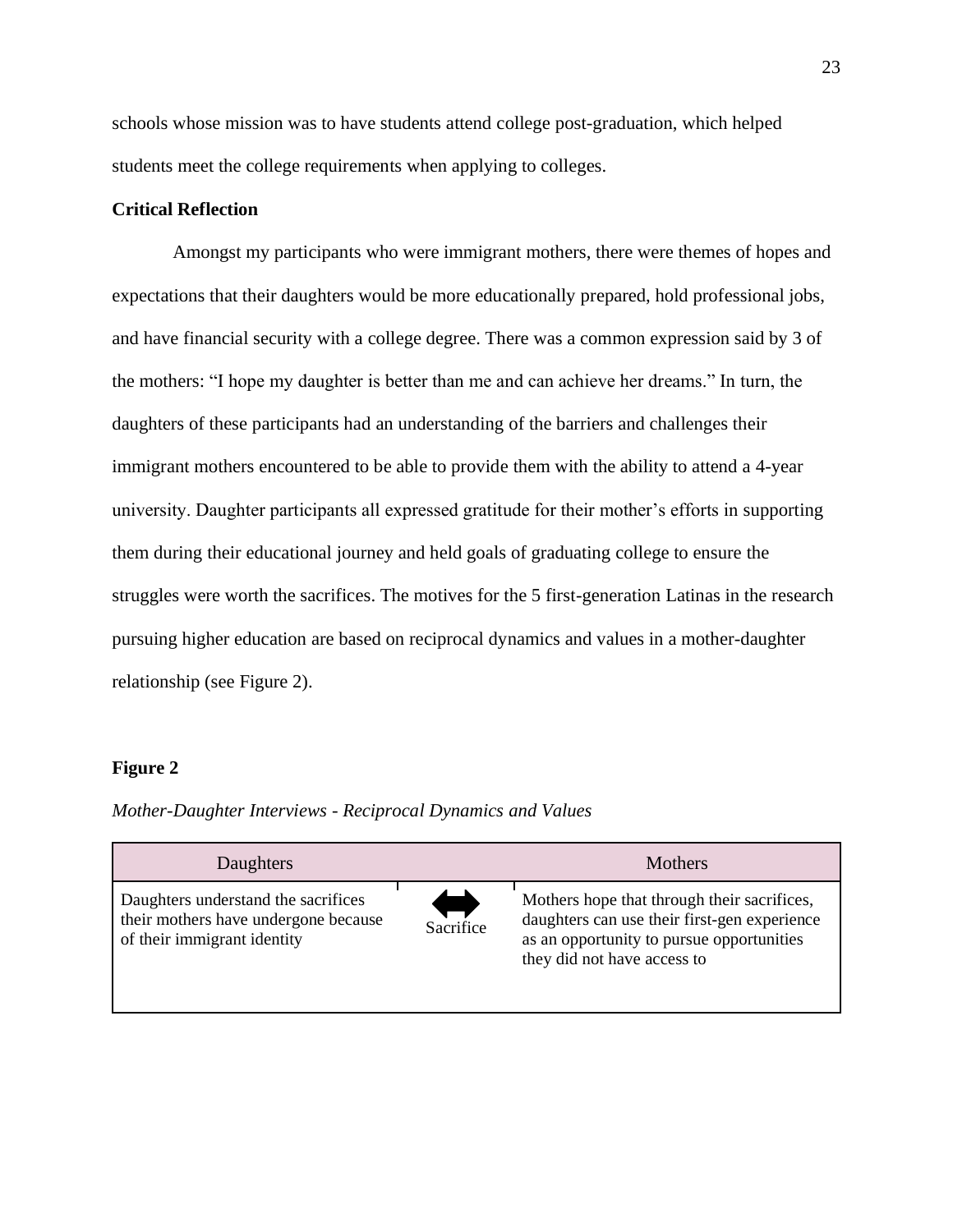| Daughters view a college degree as an<br>opportunity to thank family and Latinx<br>community                                     | Meaning             | Mothers view their daughter's college degree<br>as $Orgullo$ (pride) of family & Latinx<br>community                                                   |
|----------------------------------------------------------------------------------------------------------------------------------|---------------------|--------------------------------------------------------------------------------------------------------------------------------------------------------|
| Daughters view a college degree as an<br>opportunity to gain access into<br>professional fields and build financial<br>stability | Post-<br>Graduation | Mothers view a college degree as an<br>opportunity for daughters to choose their<br>dream careers and expect that it will result in<br>a better future |

*Note.* This figure shows the three themes that emerged from the interviews and side by side are the interpretations of the theme from the mothers and daughters' perspective.

## **Planning for the Next Cycle**

Since my last cycle would be the first time all 10 of my participants were going to be in community together, I wanted to ensure I incorporated some of those elements they wished they had in their educational journey into my platica. I focused on hosting the platica on the university campus, specifically a cross-cultural center where murals and paintings reflect diversity and inclusion (see Figure 3).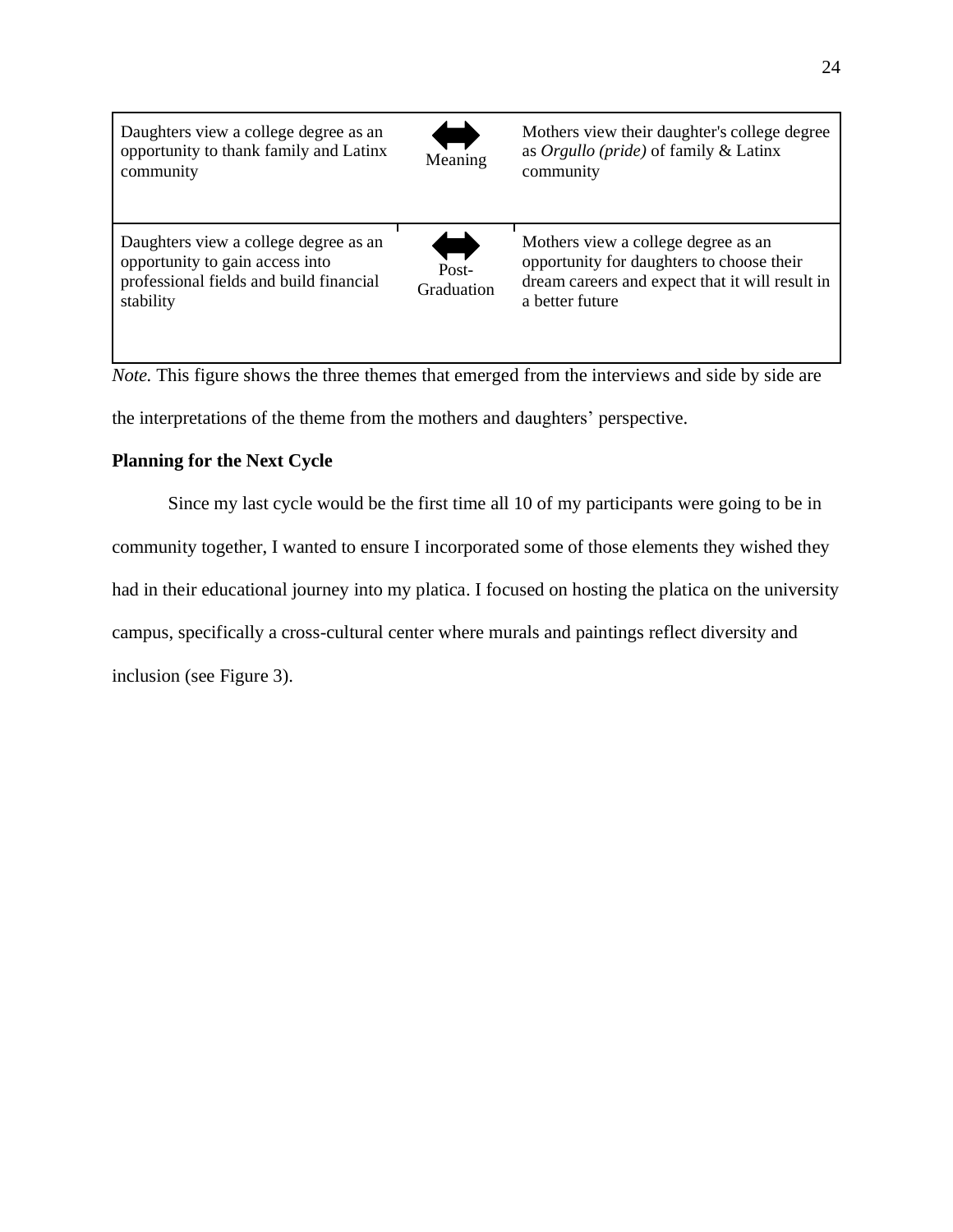# **Figure 3**

*Platica Space*



*Note.* A photograph of the physical space where my platica was conducted.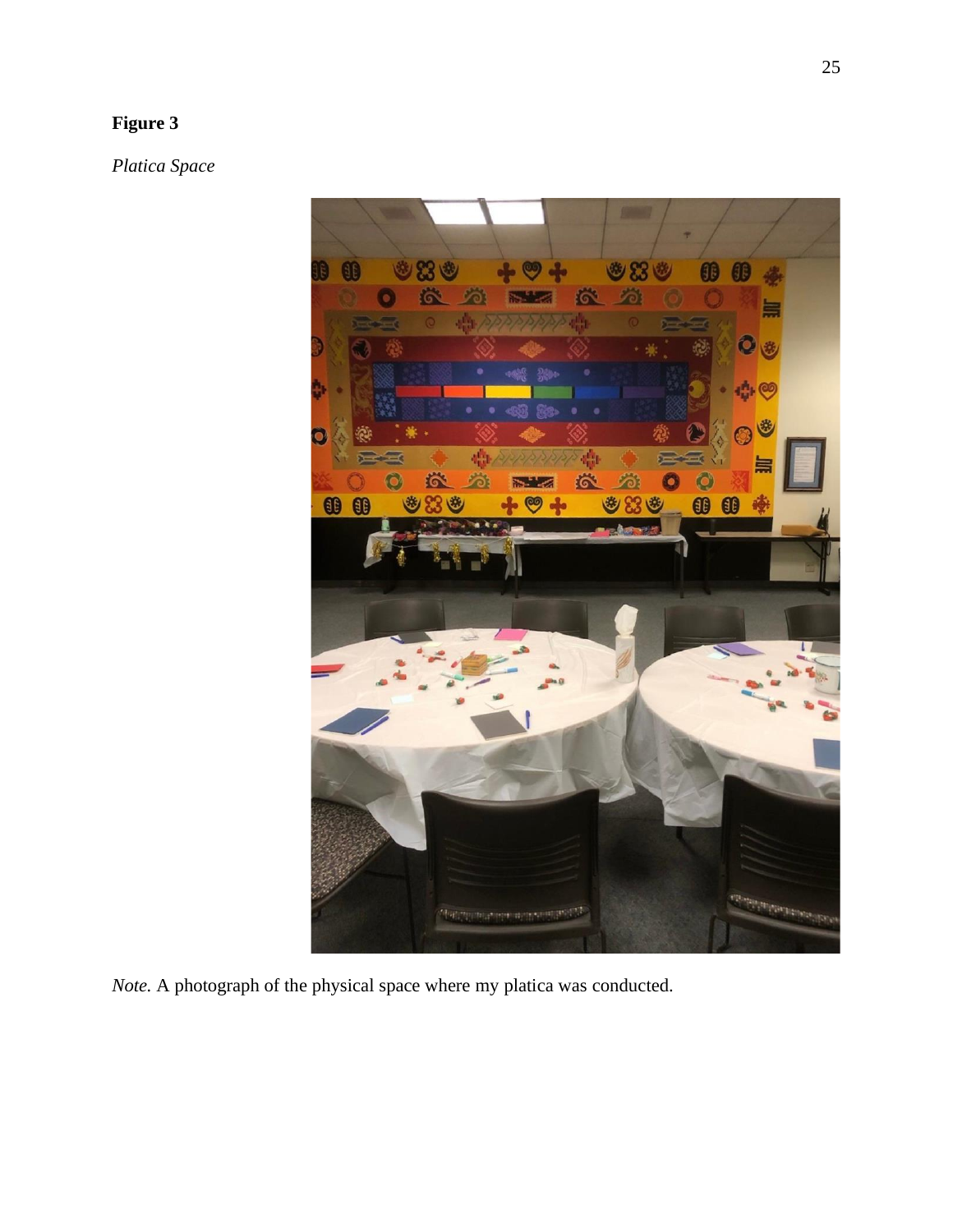#### <span id="page-26-0"></span>**Cycle 3: Platica/Focus Group & Pinning Ceremony**

The last cycle of my research was a platica where all mother-daughter groups were invited onto campus to continue the conversation around barriers and access, but more importantly to hear how the group would like to be included in higher education. As participants arrived, I had popular Latinx songs playing in the background, from all countries and generations; I greeted them in Spanish and offered them a light lunch as we waited for everyone to arrive. I organized the tables in rounds so it would create an inviting space where all participants could share and erase the idea of a "head speaker." Along with the tables, I placed journals and pens for participants to write down thoughts and ideas if they wished. In the center of the tables, I placed a wooden jewelry box with hand-painted flowers and an engraving of Morelia, Mexico, which is where my parents grew up, and I had a traditional Mexican aluminum pot with a flower design (see Figure 3). I shared with my participants these items were gifts from my mother and father, and ones I cherish because of their cultural significance and telling symbols. I placed Mexican candy around the tables for people to eat and have a reminder of home. I was very intentional about creating an inviting space, one that showed appreciation and included the Latinx culture. I understood for some of my mother/maternal figures, this would be the first time they would be invited onto campus, and I wanted to ensure it was one where they felt welcomed and celebrated.

## **Observation**

I started with the opening question to the Student/Daughter participants*, What does being first-gen Latina mean to you?* (see Appendix C for full questions of platica). Themes that emerged from this question expressed viewing higher education as an opportunity and having to "work hard" and "figure it out" on their own, while having mother and familial support to

26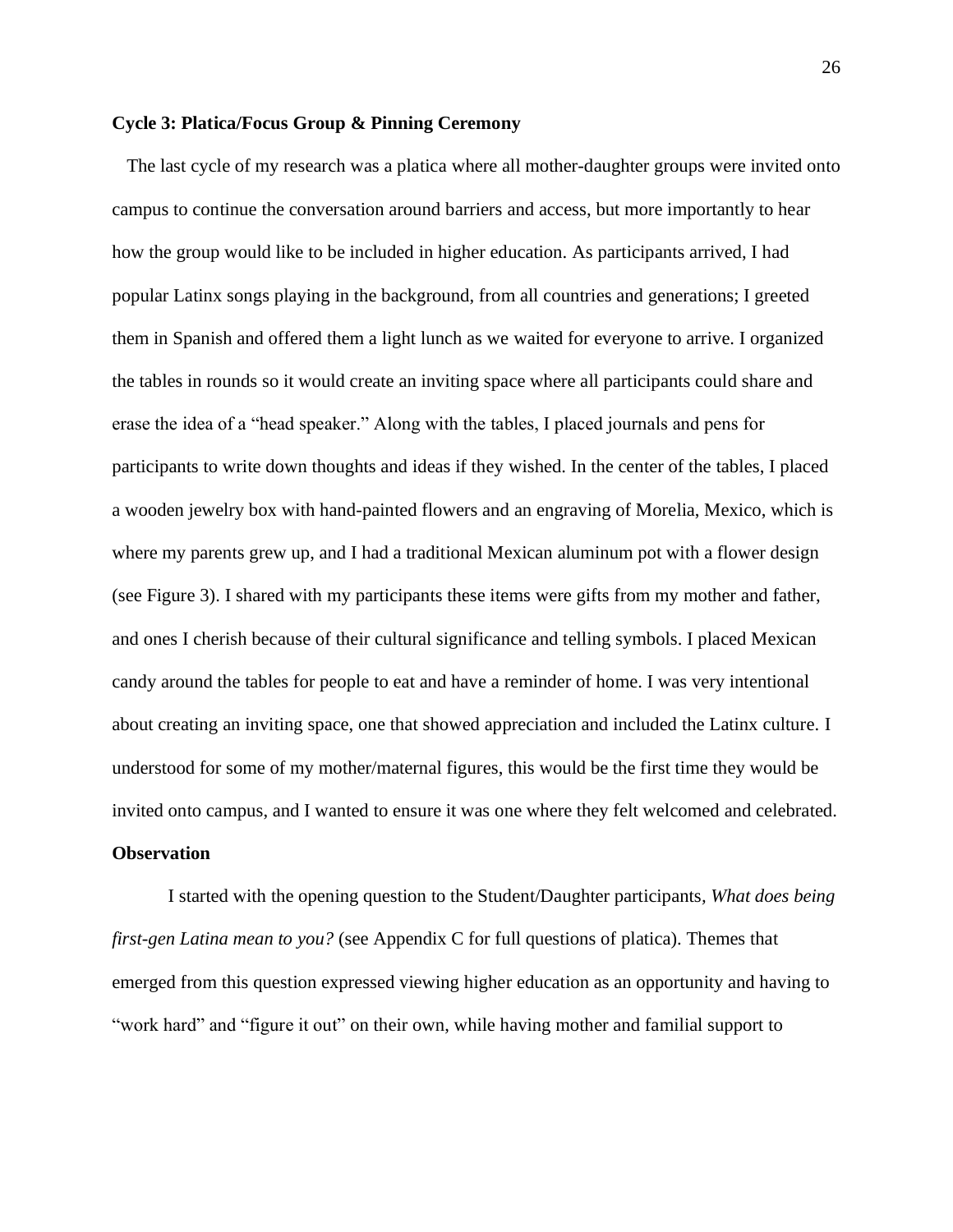motivate them to complete their degree. There was a note isolation and frustration due to the gap of not feeling supported by the higher education system.

Laurena said, "It's a privilege to have this opportunity - without my parents' support I would not have been able to achieve what I have - and it is difficult to navigate - what forms do I have to complete? Who do I talk to?"

Lisette said, "I know I have my mother's support more than anyone and the support and my family, but I feel lonely - and alone on figuring out the process."

Some participants noted power and privilege in having an opportunity to access higher education, and a sense of responsibility to share this "insider knowledge" of navigating higher with other family and friends who might be in FGC students in the future.

Daniela said, "To be Latina and first-gen - there's a lot of power - to be the first to break these barriers together with my family to ultimately create paths for other students who share my experiences."

Candy said, "But when we know - and learn how institutions operate it's something we want to share with family, my cousins, and loved ones. It's infuriating that no one tries to help you or acknowledge the university admitted me to it yet there's not a resource available to help me navigate. "

A constant theme throughout the dialogue was this awareness of their mothers and family's support and sacrifices to be able to access and have the opportunity to attend university. It echoes the values of familismo and viewing their educational journey not just for themselves as a student but a decision for the family.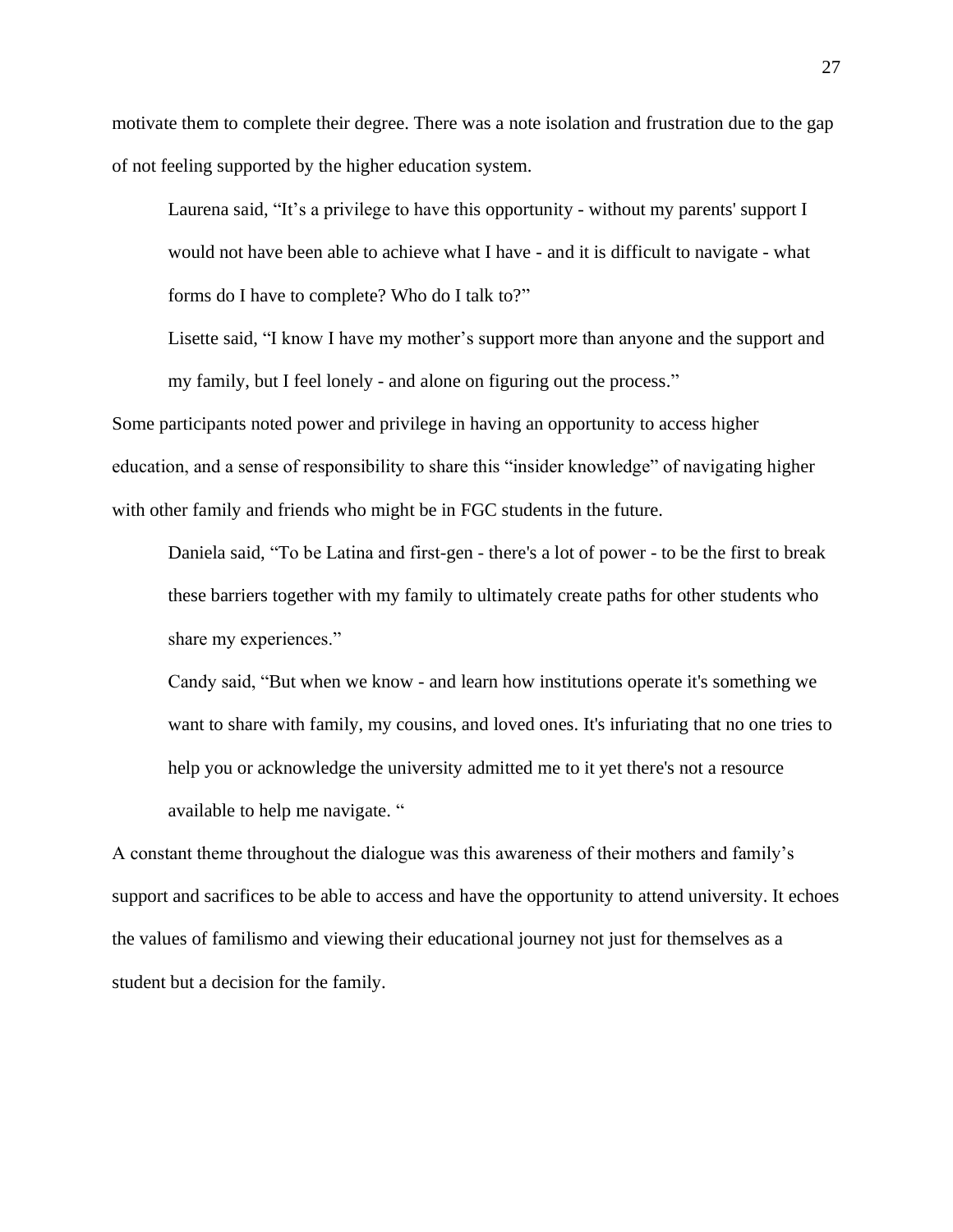Veronica said, "I view it as a responsibility for me and my family and all the sacrifices my parents have made for me. School is something that is important to me and for myself - it's a positive responsibility."

Mothers in the group noted their involvement in their daughter's education from K-12 grade as exclusive, the language barrier being the main issue, yet it did not stop these mother participants from being involved in PTA meetings, going on school trips, and attending school events. These mothers noted discrimination amongst school counselors and still found a community of parents or teachers who were bilingual where they were able to check in on their daughter's educational progress. I asked mother participants how they would like to be involved in their daughter's higher education experience, and one mother responded with "do they have parent committees on campus? How can we get involved?" There was an overall eagerness to have the opportunity to be invited on to university campus and be a part of their daughters educational journey. The mother participants recognized that not all parents can or want to be involved, but if there could be an established pathway that speaks to the Latinx culture, it could be a great start to increase parental participation of FGLF, and it would have to be intentional and create environments where Spanish translation is available. Mother participants suggested tours of campus in Spanish, and having an orientation specifically designed for FGLF. One mother participant said, "I know many students who are unsure of majors and how it can impact their careers post graduation - and there is a need to link students and parents to career counseling to have an understanding of their options." Other orientation topics they would like to have covered include financial aid and loan options, choosing majors, and how university schedules and operations differ from high school. Daniela advocated, "there's a need to have

28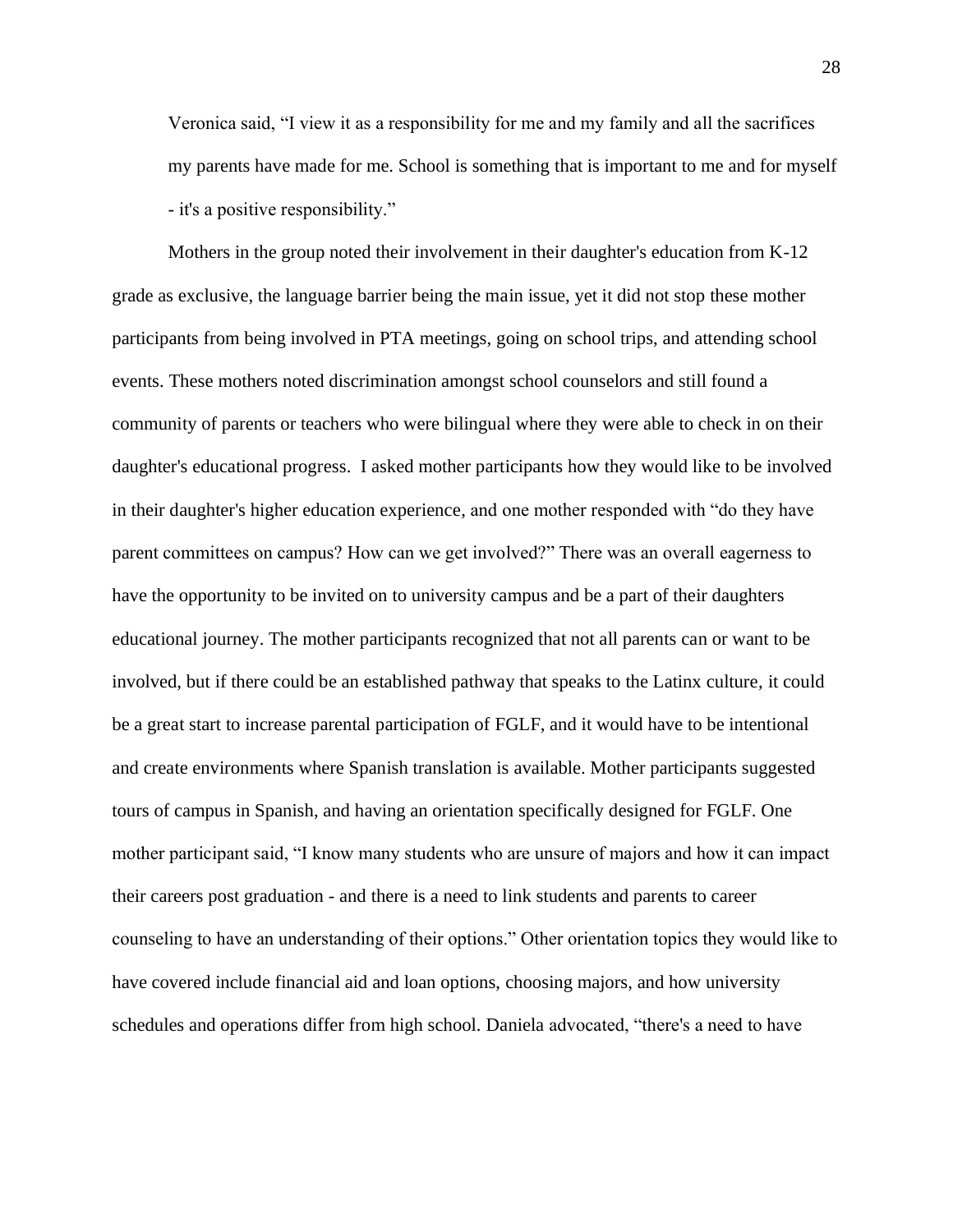representation - to have financial aid folks with shared identities of first-generation, Latinx and speaking Spanish. To be able to connect to my mom and family and the process of university."

One mother participant suggested a "Family Day" outside of orientation where FGLF are invited onto campus to remain involved in their students' education and can be used to grow younger siblings' college aspirations. Mother participants emphasized the need in including elements of the Latinx culture and values of education from university staff and administration in all programming for FGLF. A student participant described their disconnect during an event targeted to the Latinx community: "I participated in an event during my undergraduate and it was grandiose. They tried to speak in Spanish but none of the facilitators spoke about the culture and experience of Latino families." It is key for university staff and administration to have an understanding of the FGLF and questions FGLF will have. In addition to ensuring Spanish translation and incorporating elements of the culture are included there is a need for staff and administration to understand this populations needs from an asset-based perspective. Viewing strong family ties from a perspective of respect and understanding can create an inviting environment between universities and FGLF. Another participant suggested a Latinx graduation in Spanish and English to commemorate the accomplishment of our community.

Mother and daughter participants agreed that there is a need to have an orientation and workshops available to FGLF that address their specific needs. They would like to see an increase of representation of university faculty, staff, and administration who have FGLF knowledge.

Amongst the student participants there were themes of leadership development that occurred out of need to navigate the current higher education system because of their FGC identity. One student participant said, "I am breaking barriers - I tell other Latinas [to] fight for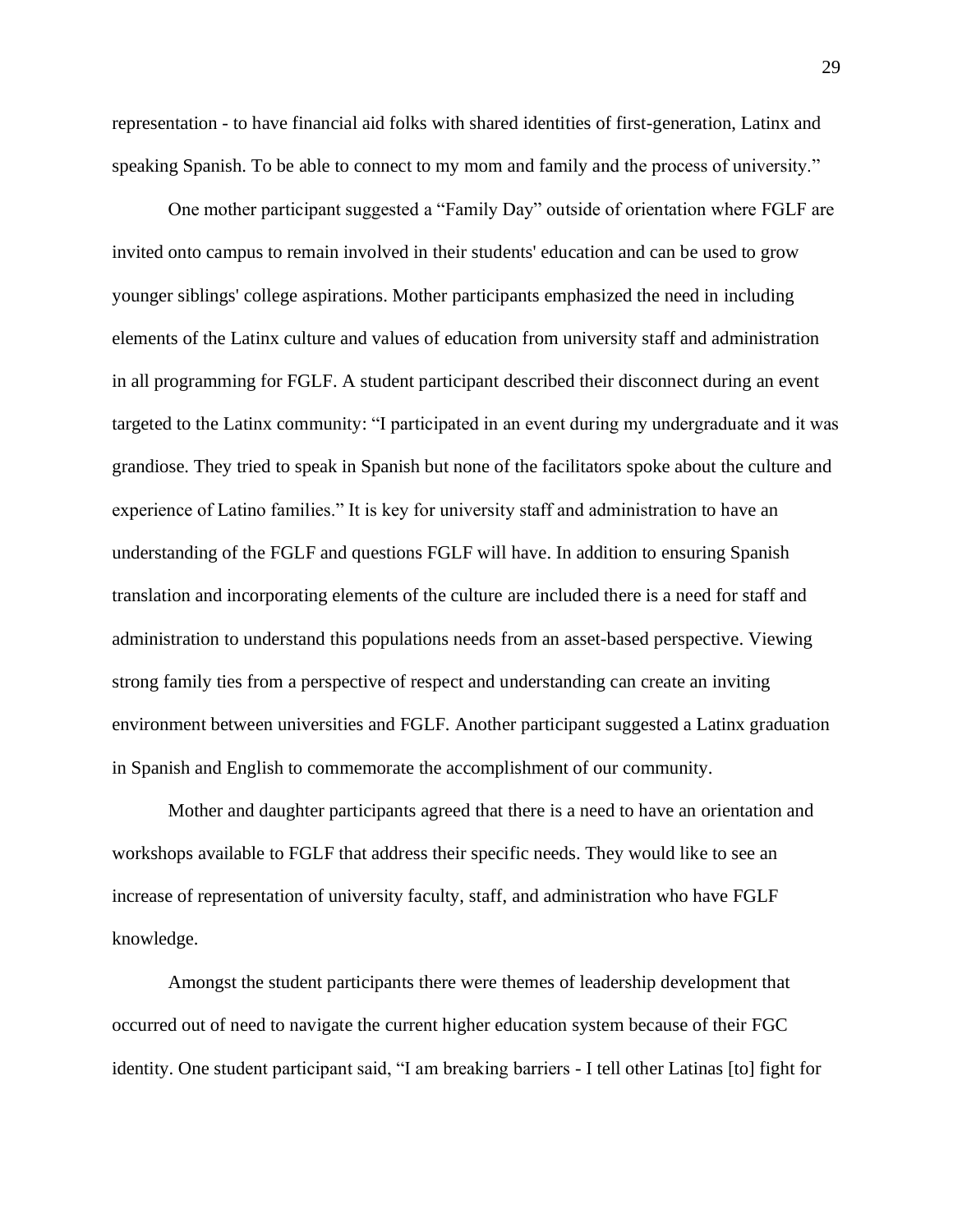what you want - I know what I say has value and my education has allowed me to grow both professionally and personally, it's helped me find my strength, voice and power."

## **Critical Reflection**

My platica shed light not only on the lived experiences of Latinx FGC families and how they navigated higher education, but also illuminated their leadership development and addressed how they would like to be served by higher education institutions. Navigational assets for FGC Latinas are centered around identity and making meaning of higher education, building a supportive community, and leadership development (see Table 3 for details). These students developed strength and resiliency, with their resiliency directed by their motivation and from the acknowledgment of their privilege of being able to access postsecondary education and from acknowledgement of their immigrant parent's sacrifices. The participants built community on campus and off-campus with folks who respected their cultural identity and values. Similar to familismo, students are practicing being there for each other and helping one another with those they hold close to their community (Gonzales, 2019). Participants developed their leadership in the university because of their need to endlessly advocate for themselves, and they gained critical lenses for naming exclusive higher education systems. Students developed their identity and leadership by knowing their story and ensuring success in their academic experience because they recognize that graduation is not simply a win for themselves but their roots and community.

#### **Table 3**

| Identity & Making Meaning<br>of Higher Education                                       | <b>Built Supportive Community</b>                                                                            | <b>Leadership Development</b>                                 |
|----------------------------------------------------------------------------------------|--------------------------------------------------------------------------------------------------------------|---------------------------------------------------------------|
| Reflection of upbringing<br>(such as income, parents'<br>jobs, educational journey) in | Engage with peers who share   Contact and ask questions to<br>similar cultural and/or first-<br>gen identity | financial aid, academic advisor,<br>study abroad, and related |

*Navigational Assets for FGC Latinas*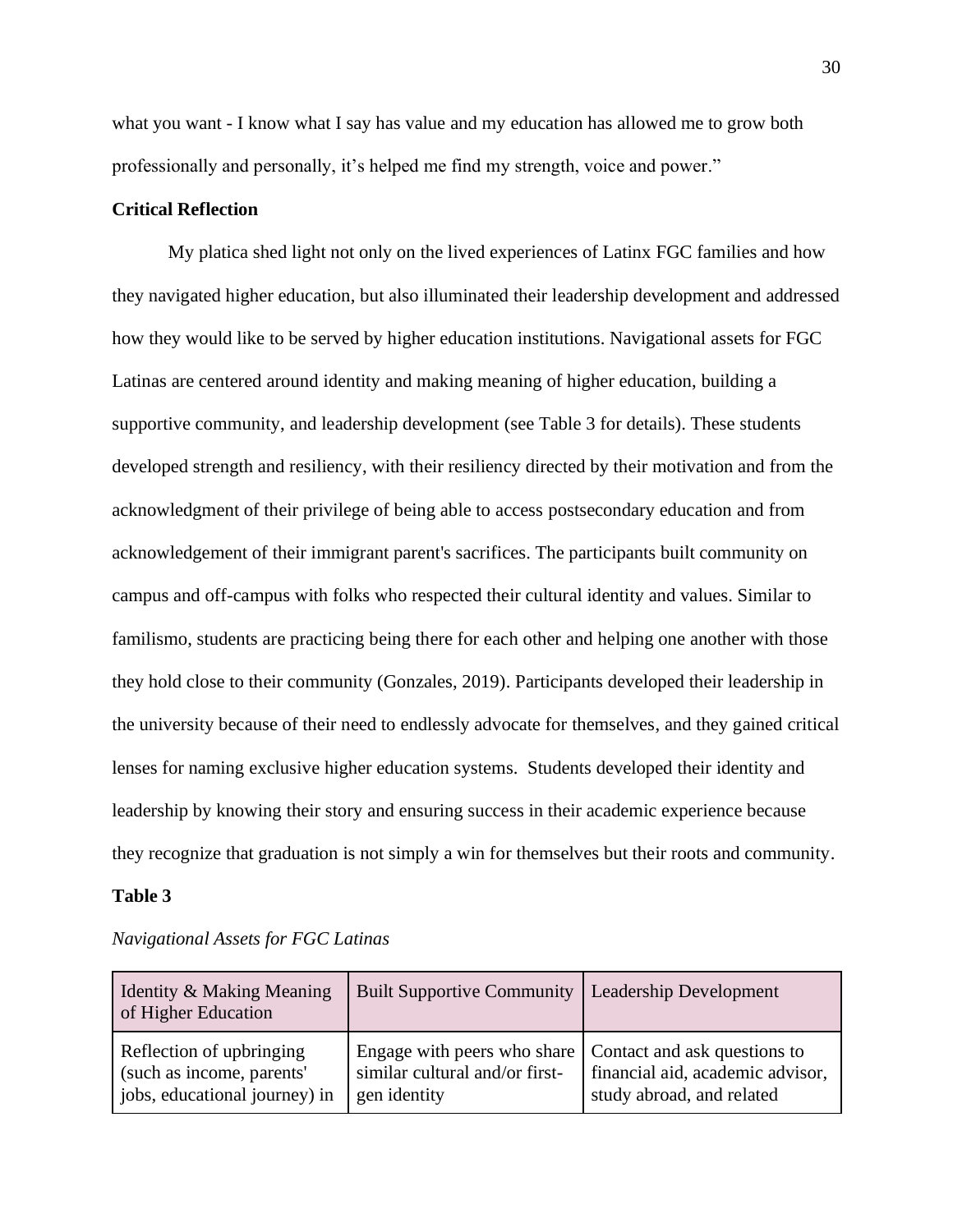| comparison to peers                                                                                        |                                                                                                                                             | departments to ensure ability to<br>study at respective university                                             |
|------------------------------------------------------------------------------------------------------------|---------------------------------------------------------------------------------------------------------------------------------------------|----------------------------------------------------------------------------------------------------------------|
| Notice othering and be.<br>reminded of Latinx culture                                                      | Engage with staff who have<br>knowledge of first-gen<br>experience                                                                          | Connect with professors/TAs<br>during office hours                                                             |
| Understanding that this<br>opportunity is not just theirs<br>but of their Family & Latinx<br>community too | Talk to family and friends<br>about first-gen experience                                                                                    | Development of empowerment<br>and self-actualization while also<br>critical of barriers due to FGC<br>identity |
| Understanding parents<br>sacrifices to have<br>opportunity                                                 | Find spaces on campus that<br>reflect their cultural and/or<br>first-gen identity and are<br>welcoming (clubs, mentors,<br>affinity spaces) | Development of resilience and<br>strength to remain determined<br>to complete degree                           |

<span id="page-31-0"></span>*Note.* This figure encapsulates experiences and process making by participants, which they used to navigate their higher education.

### **Study [Limitations](https://docs.google.com/document/d/1zER8wWb33expZE8lewp7r7SBRV27pFMtmY2C9AoTCNw/edit#heading=h.5lapwoeuudp)**

While this study gathers new data on the FGC experience, specifically by viewing all participants with assets and cultural wealth as they navigate higher education, there were limitations in assessing the entire scope of the experience. The research study had limited participation due to research cycles requiring mothers and daughters to be a part of an in-person platica in San Diego, California, as many students live away from parents during college this restricted participation. In addition, transportation, and for some taking time off of work was not accessible for those who lived outside of San Diego County.

Four of the five student participants attended private schools and/or charter schools with missions of ensuring students were college-bound, and yet these FGC students encountered many barriers and remain to have questions about navigating higher education. I am curious as to where this leaves students who attend public school and/or limited exposure to post-secondary opportunities. If retention of our most resilient students who navigated pathways still present challenges, how will higher education meet the needs of students who may need more support?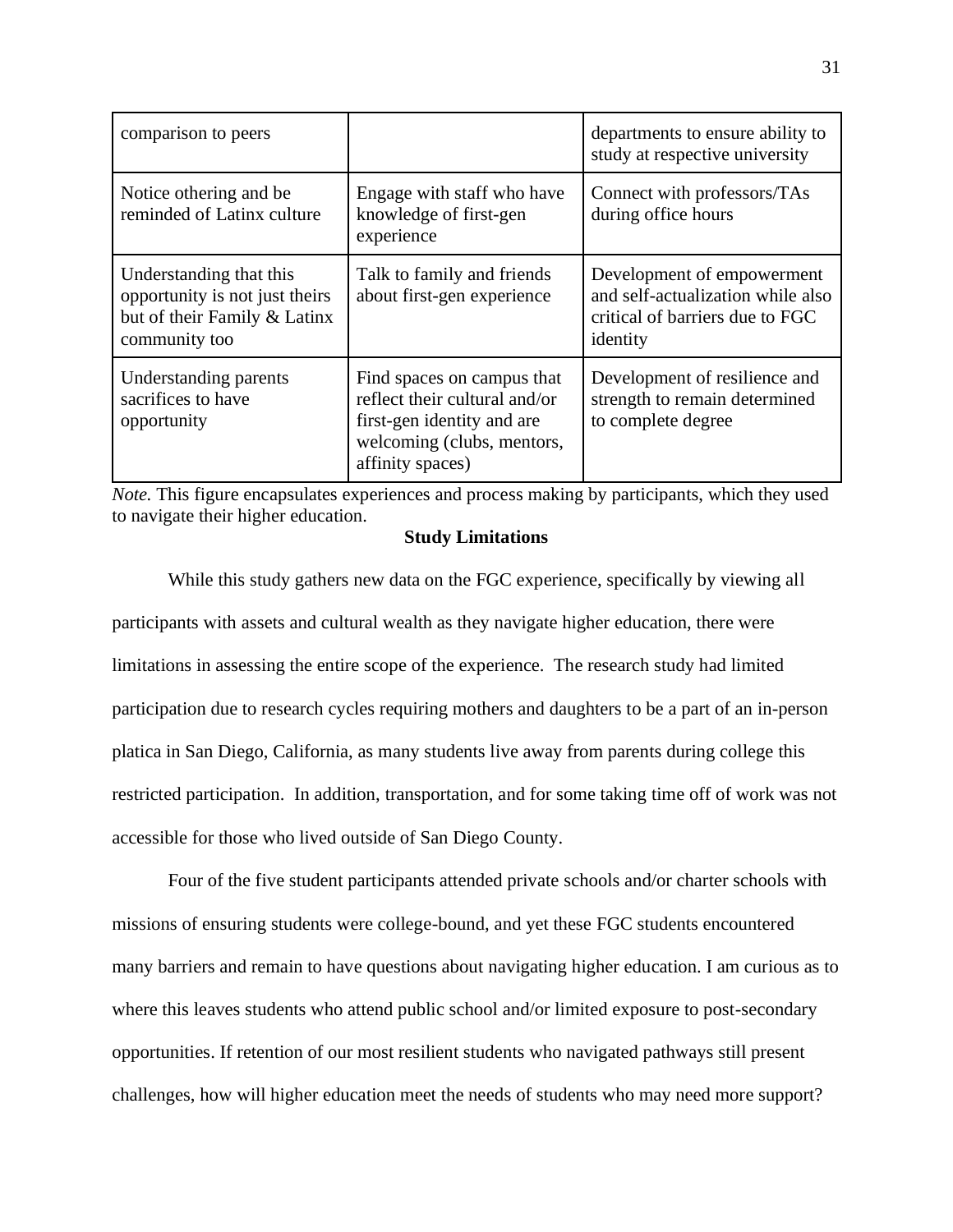This study examined the Latina FGC experience and the support of their mothers in their educational journey, and it was done with intentionality as the majority of Latinx FGC students identify as women. However, the Latinx identity is not a monolith and I understand there is need to further examine the different ethnicities that fall within Lainx community to have a clear understanding of cultural relevancy when applying it to retention efforts. In addition, there is great need to continue to research the Latinx community from a more expansive lens, one that includes the intersections of identities like, gender, sexual orientation, ability, income, immigration status, and other identities to have a full assessment of data available to create inclusive and intentional retention practices. Equally the support in my study is examined from a maternal figure and it limits the definition of support to family. There is a need to have a better assessment of student and family demographics in order to create more informative best practices for all Latinx FGC students and their families.

#### **Summary of Major Findings**

<span id="page-32-0"></span>Utilizing a mixed-method approach of questionnaires, interviews, and a platica, I found parents of FGC Latina students wanted to be included and have intentional pathways of connecting their Latinx identity to programming and at their university at large. The most significant need is to create bridges for first-generation families to learn about the U.S. higher education system and culture through bilingual English-Spanish orientation and ongoing workshops. The themes discussed necessary to support First Generation Latinx families include:

- The college application process.
- Financial aid loans and scholarship opportunities.
- Choosing majors/minors.
- Post-graduation career opportunities.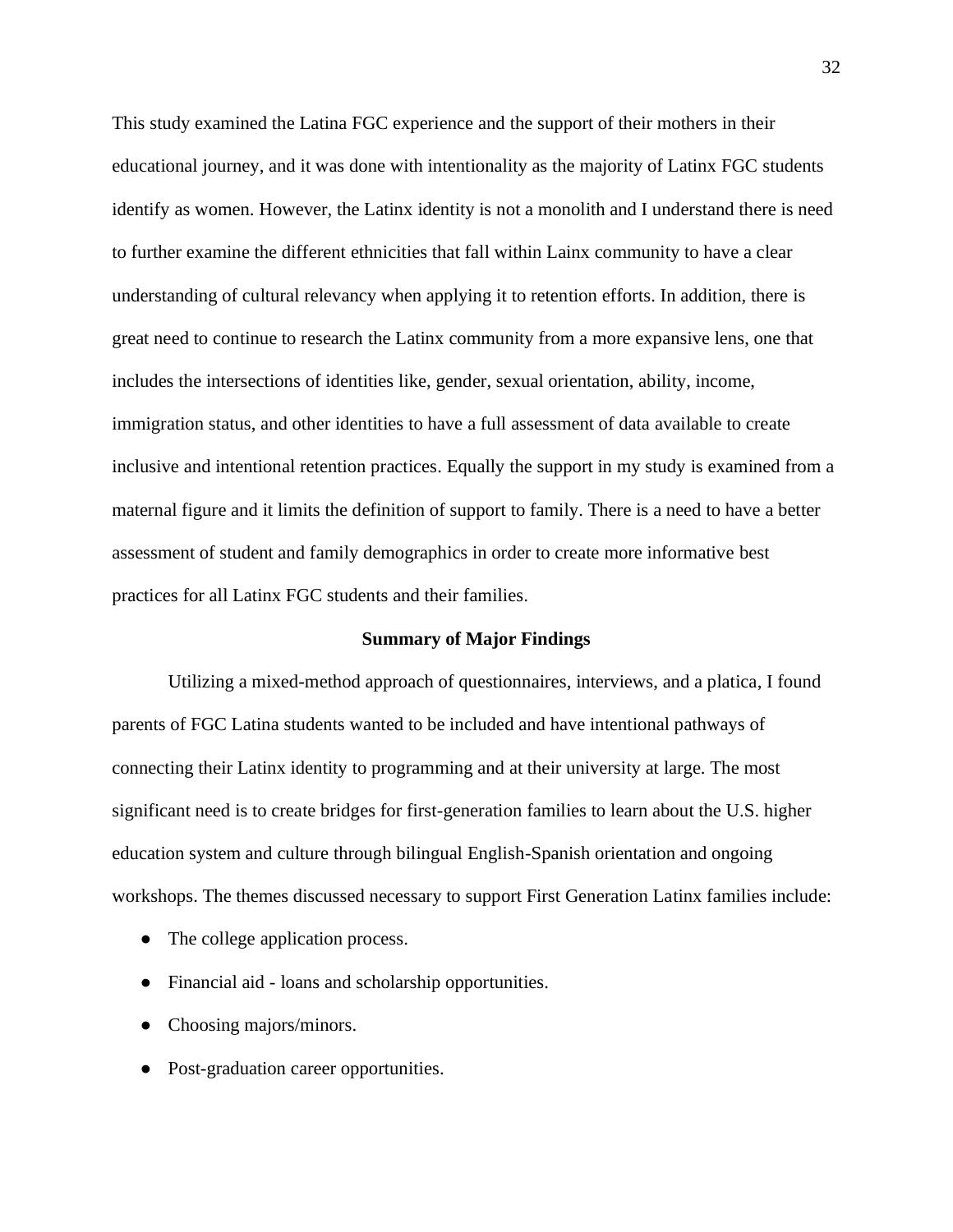- Destigmatizing the deficit lens of being first-generation by universities faculty/staff.
- Increasing representation of faculty/staff who have cultural knowledge about the firstgeneration Latinx experience.
- Mentorship opportunities with faculty
- Increasing social network in universities
- Applying to pursue postgraduate degrees

My findings can inform university initiatives and best practices to increase retention and foster a culture that welcomes first-generation Latinx families into the higher education system. My participants echoed wanting their Latinx culture represented on their college campus. Culture can be represented through language, food, holidays, speaking to values of the Latinx. Inclusive language came up as a significant barrier for FGLF to be involved in their child's higher education. There is a need to be taught by Latinx FGC professionals and who can speak to the FGC experience, one that recognizes the assets and wealth that exists within the Latinx community. In addition, the navigational assets FGC Latinas are centered around identity and making meaning of higher education, building a supportive community, and leadership development (see Table 3 for details).

#### **Recommendations**

<span id="page-33-0"></span>Higher education institutions are charged with supporting their students' academic success so all those admitted are able to graduate from their respective institutions. However, there is a need to create practices that increase the likelihood of graduation and retention for specific student populations, especially those who are at risk of higher levels of attrition. Thus, understanding the needs and motivation of the different student populations is key when it comes to programming and forming a sense of belonging. My findings illuminate the power of co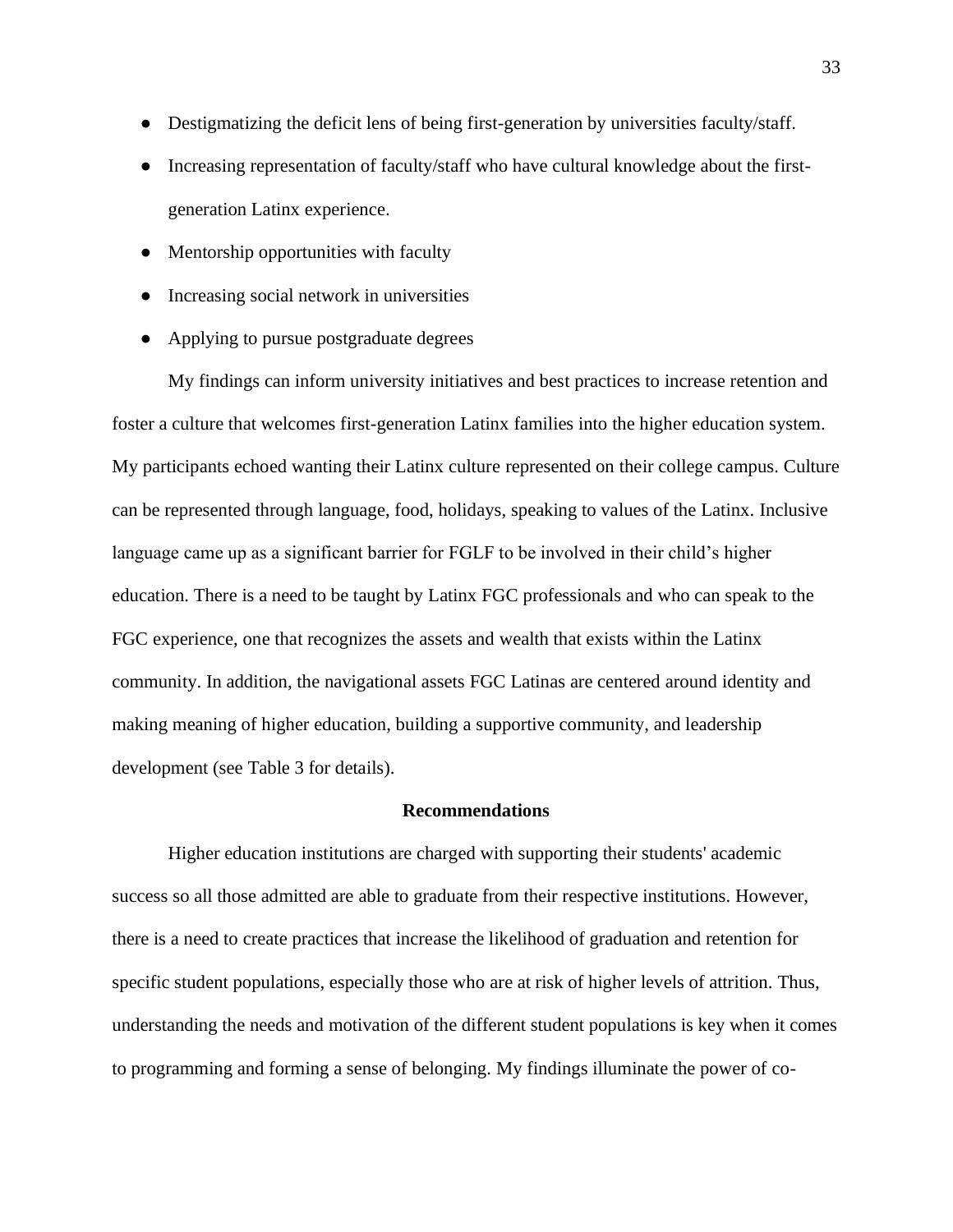creation amongst the FGLF group, thus, having an informed assessment of how FGC Latinx students and families would like to be included in postsecondary education can result in an increased sense of belonging on college campuses. The initial assessment can help inform the development of workshops and a curriculum that speaks to FGC students, ultimately creating a culture that welcomes first-generation Latinx families into the higher education system.

By understanding the FGC Latinx student experience using a familismo framework can help staff and faculty incorporate and enhance programming, such as having a first-generation orientation in multiple languages which can draw in students. Hosting workshops where parents receive a description of the college experience and student expectations can help families feel more comfortable and increase multigenerational access to college. There is a need to have an increased representation by professionals and faculty who look like FGC Latinx students and who can speak to the FGC experience. Higher education institutions can also work on forming strong relationships amongst FGC students and faculty.

#### **Personal Growth and Reflection**

<span id="page-34-0"></span>Having the ability to be in community and share stories with other FGC Latinas and their mothers was life-giving. The experience has allowed me to grow my practices when working with FGC students. What seems so simple, like including cultural components of music and language, can create an inviting space where those who are traditionally excluded can have their voice heard and empowered. This research also highlighted the importance of curating student support services that speak to the students' identities. The U.S. higher education system needs reform to retain and create a space of thriving for its diverse students. By considering the values of Latinx students such as familismo and bridging it with the U.S. higher education system,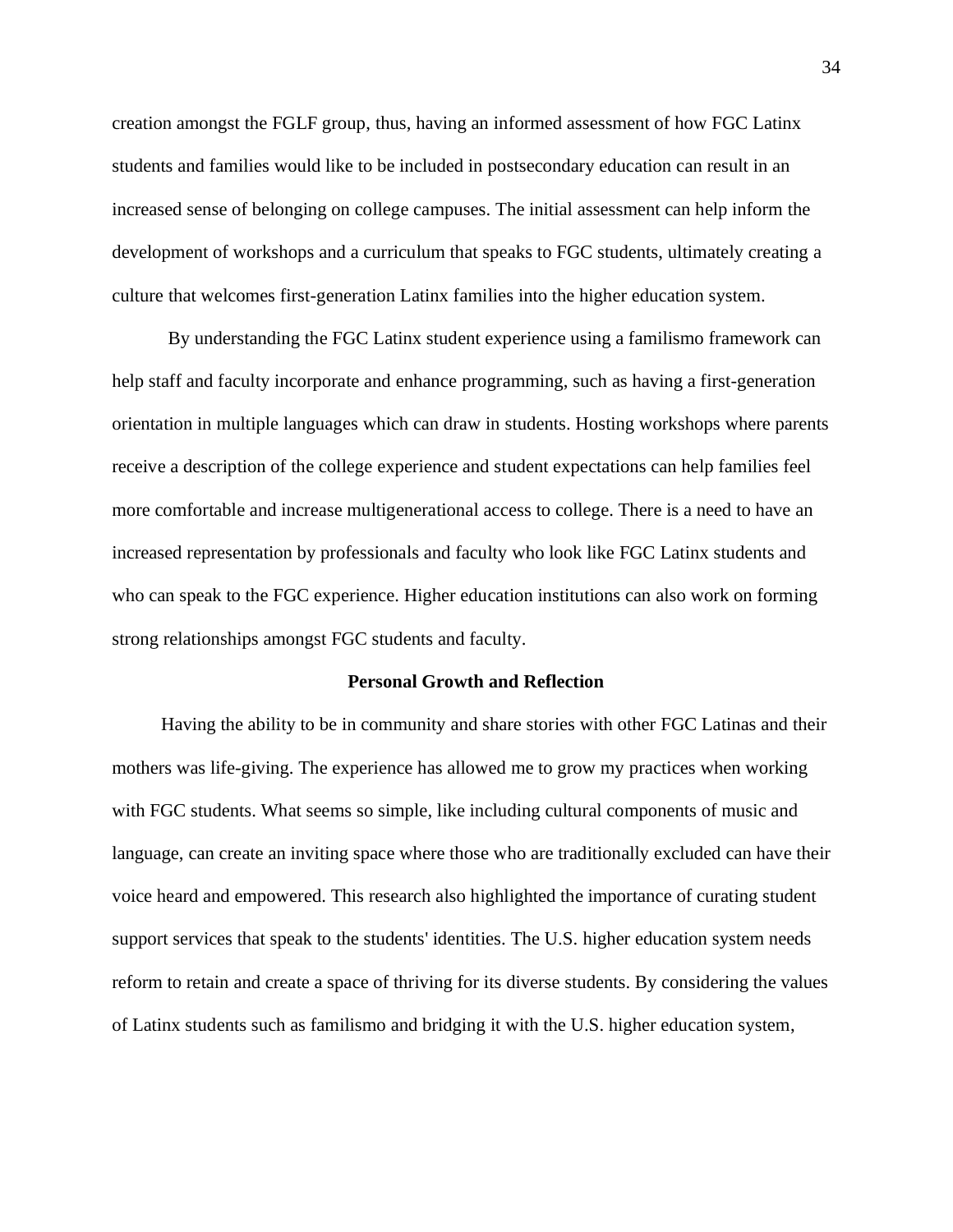students will feel more supported and increase overall retention. There is a great need to cocreate and assess how universities can be more inclusive of their student population.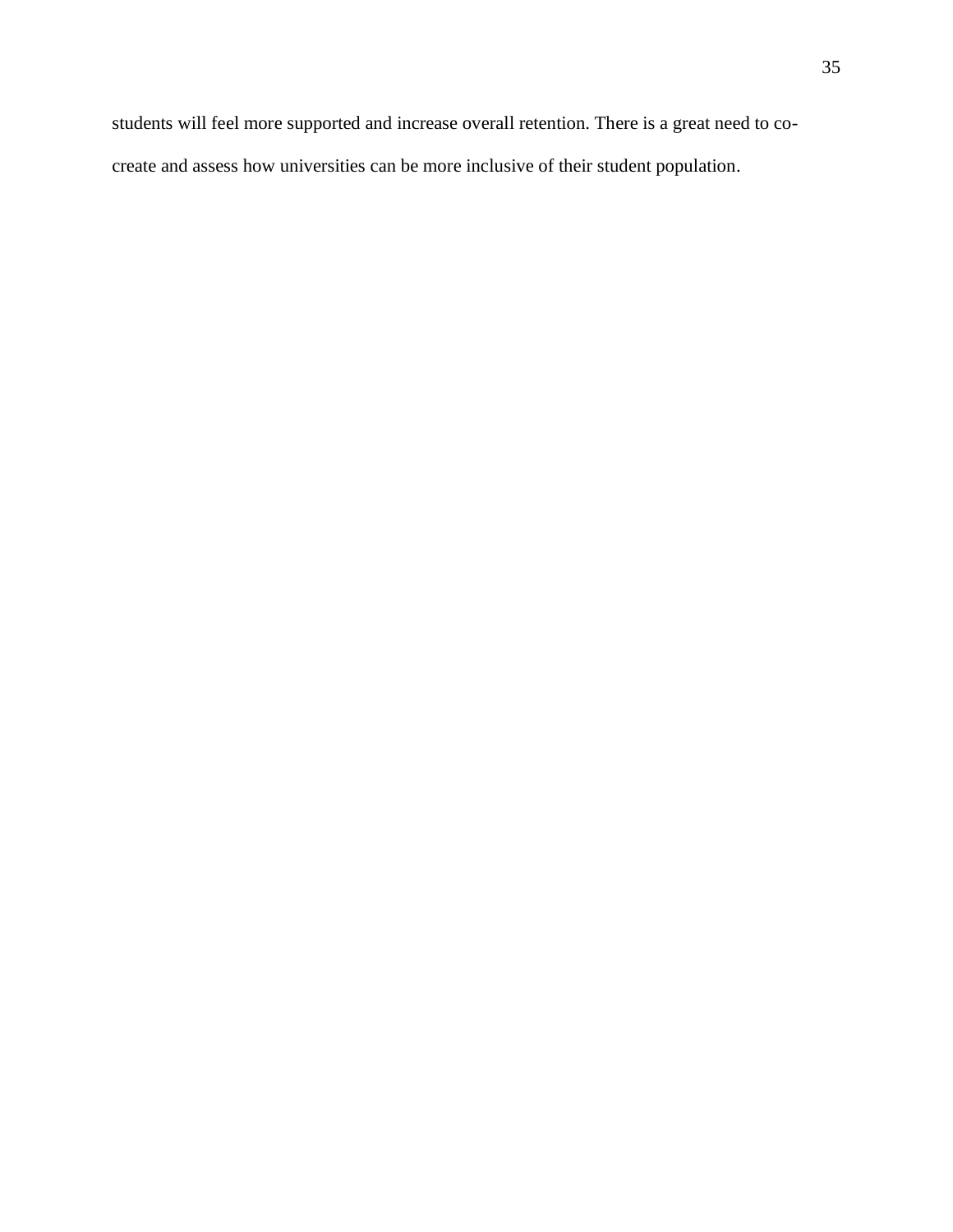#### **References**

- <span id="page-36-0"></span>Bergerson, A. A. (2009). College choice and access to college: Moving policy, research, and practice to the 21st century. *ASHE Higher Education Report, 35*(4), 1–141.
- Bernal, D. D., Burciaga, R., & Carmona, F. J. (2017). *Chicana/Latina testimonios as pedagogical, methodological, and activist approaches to social justice*. Routledge.
- Carrillo, V. G., & Dean, S. R. (2018). Understanding the impact of chicana feminism on college success: A literature review. *Journal of Hispanic Higher Education*, *19*(1), p. 99–110. <https://doi.org/10.1177/1538192718795256>
- Chlup, D. T., Gonzalez, E. M., Gonzalez, J. E., Aldape, H. F., Guerra, M., Lagunas, B., Yu, Q., Manzano, H., & Zorn, D. R. (2018). Nuestros hijos van a la universidad [our sons and daughters are going to college]: Latina parents' perceptions and experiences related to building college readiness, college knowledge, and college access for their children—a qualitative analysis. *Journal of Hispanic Higher Education*, *17*(1), p. 20–40. <https://doi.org/10.1177/1538192716652501>
- Consoli, M. L. M., & J. D. Llamas. (2013). The relationship between Mexican American cultural values and resilience among Mexican American college students: A mixed methods study. *Journal of Counseling Psychology, 60*(4), 617–624.
- Córdova, T. (1998). Anticolonial Chicana Feminism. *New Political Science*, *20*(4), 379–397. <https://doi.org/10.1080/07393149808429837>
- Fierros, C., & Delgado Bernal. (2016). Vamos a platicar: The contours of platicas as Methodology. *Chicana/Latina Studies,* 15(2), 98-121.
- Gonzalez, M. (2020). Maña magic: Chicana feminism in the home, in the classroom, at large, and behind bars. *Aztlan: Journal of Chicano Studies*, *45*(1), 171–183.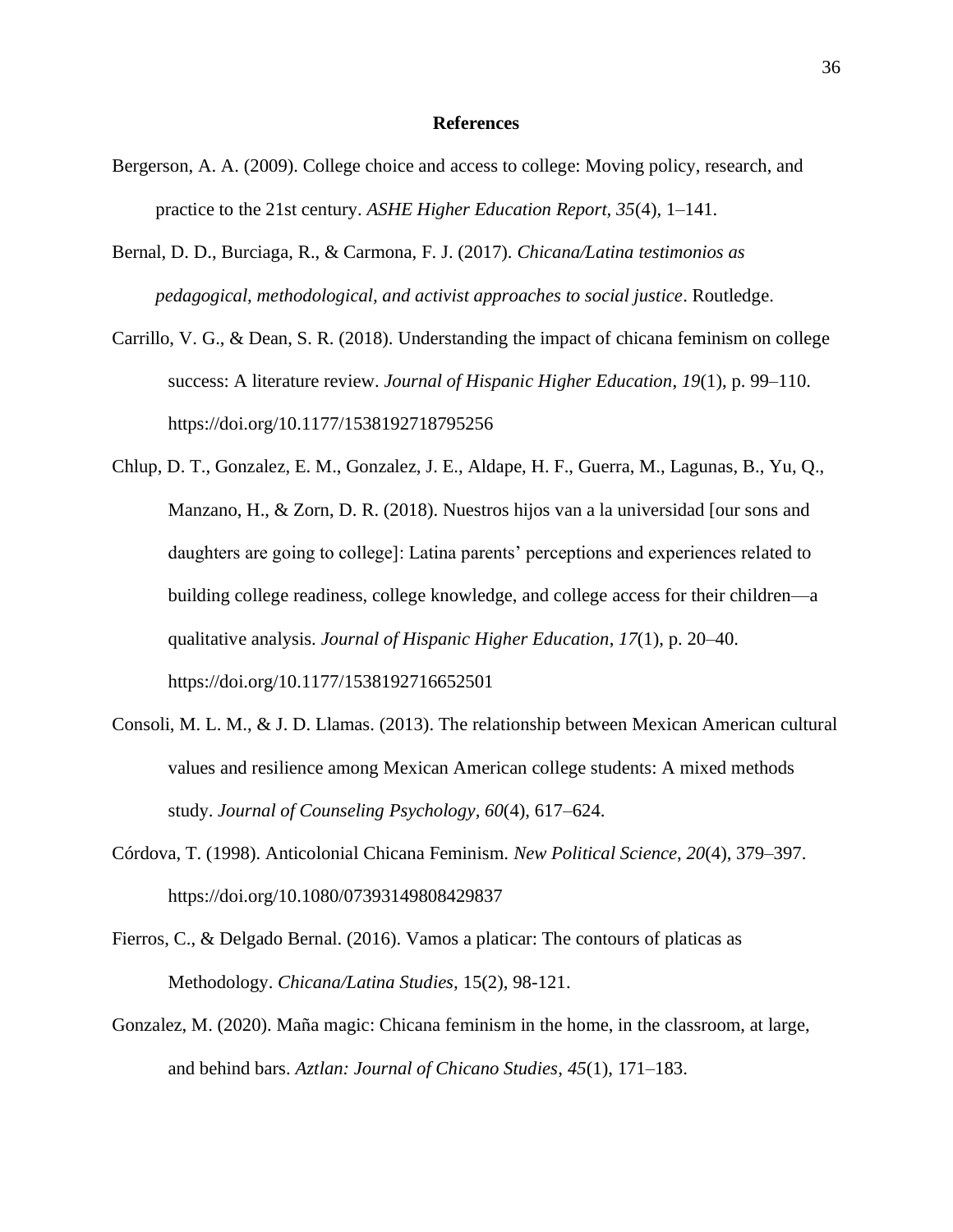- Gonzales, S. M. (2019). Cultivating familismo: Belonging and inclusion in one Latina/o learning community. *International Journal of Inclusive Education*, *23*(9), 937-949. <https://doi.org/10.1080/13603116.2019.1602362>
- Krogstad, J. (2016, July 28). *Five facts about Latinos and education*. Pew Research Center*.* <https://www.pewresearch.org/fact-tank/2016/07/28/5-facts-about-latinos-and-education/>
- Lopez, K. (2016). *Identifying best practices to increase Latino student enrollment and retention at non-Hispanic Serving Institutions*. Higher Education Student Work. [https://scholarworks.merrimack.edu/soe\\_studentpub/16](https://scholarworks.merrimack.edu/soe_studentpub/16)
- Niemeyer, A. E., Wong, M. M., & Westerhaus, K. J. (2009). Parental involvement, familismo, and academic performance in Hispanic and Caucasian adolescents. *North American Journal of Psychology*, *11*(3), 613–632
- Nieto, C. (1974). The Chicana and the women's rights movement: A perspective. *Civil Rights Digest*, *6*(3), 36-42. <https://eric.ed.gov/?id=EJ101868>
- O'Leary, Z. (2017). Understanding methodologies: Evaluative, action-oriented and emancipatory strategies. In J. Seaman & A. Owen (Eds.), *The essential guide to doing your research project* (pp. 176-197). Sage.
- Ong, A. D., Phinney, J. S., & Dennis, J. (2006). Competence under challenge: Exploring the protective influence of parental support and ethnic identity in Latino college students. *Journal of Adolescence, 29*(6), 961–979.
- Rodriguez, A. L., Guido-DiBrito, F., & Torres, V. (2000). Latina college students: Issues and challenges for the 21st century. *NASPA Journal, 37*, 511–527.
- Roth, B. (2007). A dialogical view of the emergence of Chicana feminist discourse. *Critical Sociology*, *33*(4), 709–730. <https://doi.org/10.1163/156916307X211008>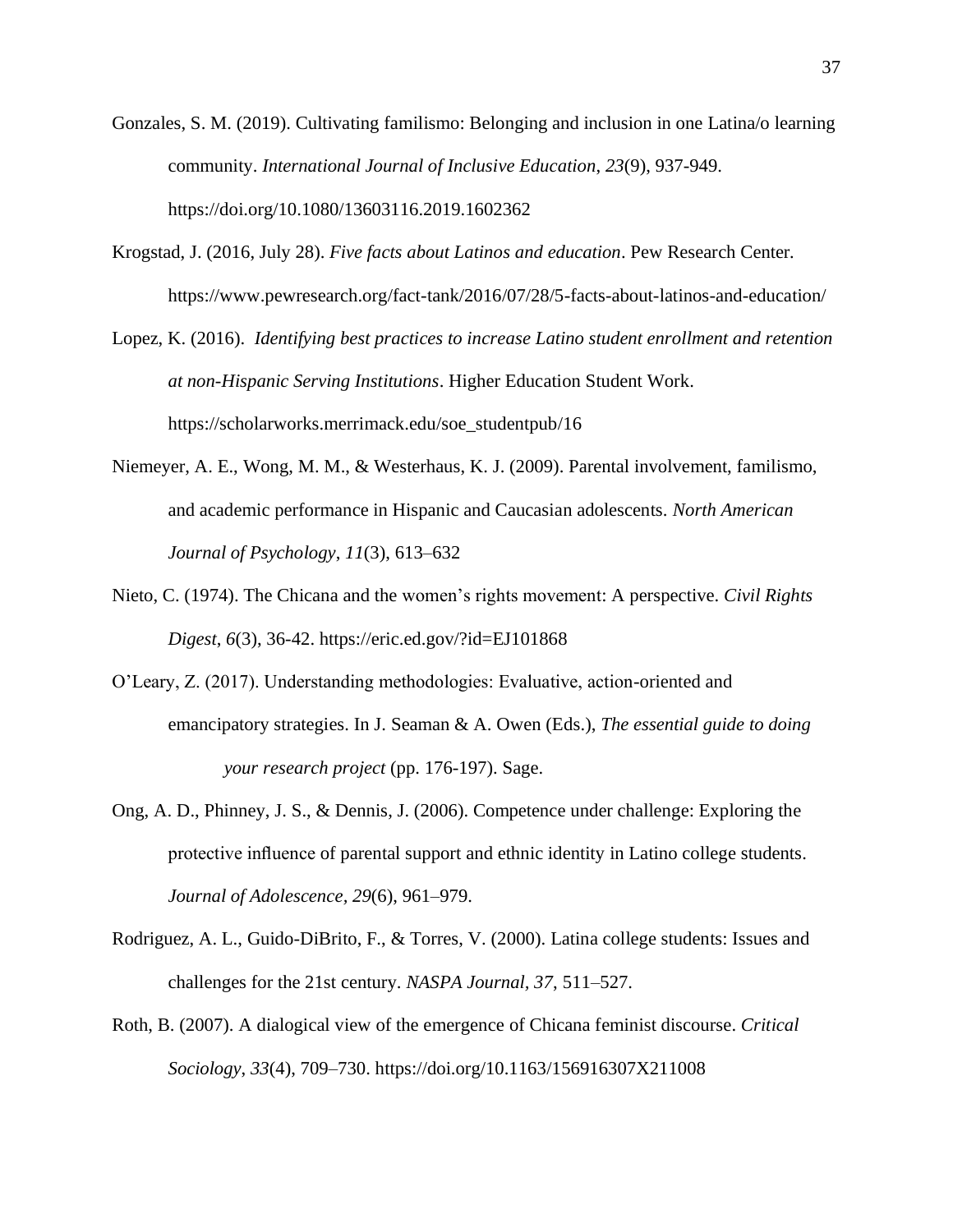RTI International. (2019). *First year experience, persistence, and attainment of first-generation college students*. NASPA. [https://doi.org/https://firstgen.naspa.org/files/dmfile/Fact](https://doi.org/https:/firstgen.naspa.org/files/dmfile/Fact%20Sheet-02.pdf)  [Sheet-02.pdf](https://doi.org/https:/firstgen.naspa.org/files/dmfile/Fact%20Sheet-02.pdf)

- Tan, C. Y. (2017). Conceptual diversity, moderators, and theoretical issues in quantitative studies of cultural capital theory. *Educational Review*, 69(5), 600–619. [https://doi.org/https://doi](https://doi.org/https:/doi-org.sandiego.idm.oclc.org/10.1080/00131911.2017.1288085)[org.sandiego.idm.oclc.org/10.1080/00131911.2017.1288085](https://doi.org/https:/doi-org.sandiego.idm.oclc.org/10.1080/00131911.2017.1288085)
- U.S. Census Bureau. (2011). *The Hispanic population: 2010 Census briefs*. [www.census.gov/prod/cen2010/briefs/c2010br-04.pdf](http://www.census.gov/prod/cen2010/briefs/c2010br-04.pdf)
- U.S. Census Bureau. (2017). *Educational attainment of the population 18 years and over, by age, sex, race, and Hispanic origin: 2017*.

[http://census.gov/data/tables/2017/demo/education-attainment/cps-detailed-tables.html](http://census.gov/data/%20tables/2017/demo/education-attainment/cps-detailed-tables.html)

- U.S. Census Bureau. (2018). *A more diverse nation: Distribution of race and Hispanic origin by age groups.* [https://www.census.gov/library/visualizations/2019](https://www.census.gov/library/visualizations/2019%20/comm/age-race-distribution.html)/comm/age-race[distribution.html](https://www.census.gov/library/visualizations/2019%20/comm/age-race-distribution.html)
- Valderas, E. T. (2015). *Latina immigrant mothers and daughters negotiating pathways to higher education.* UTSA.
- Walton, G. M., & Cohen, G. I. (2007). A question of belonging: Race, social fit, and achievement. *Journal of Personality and Social Psychology, 92*(1), 82–96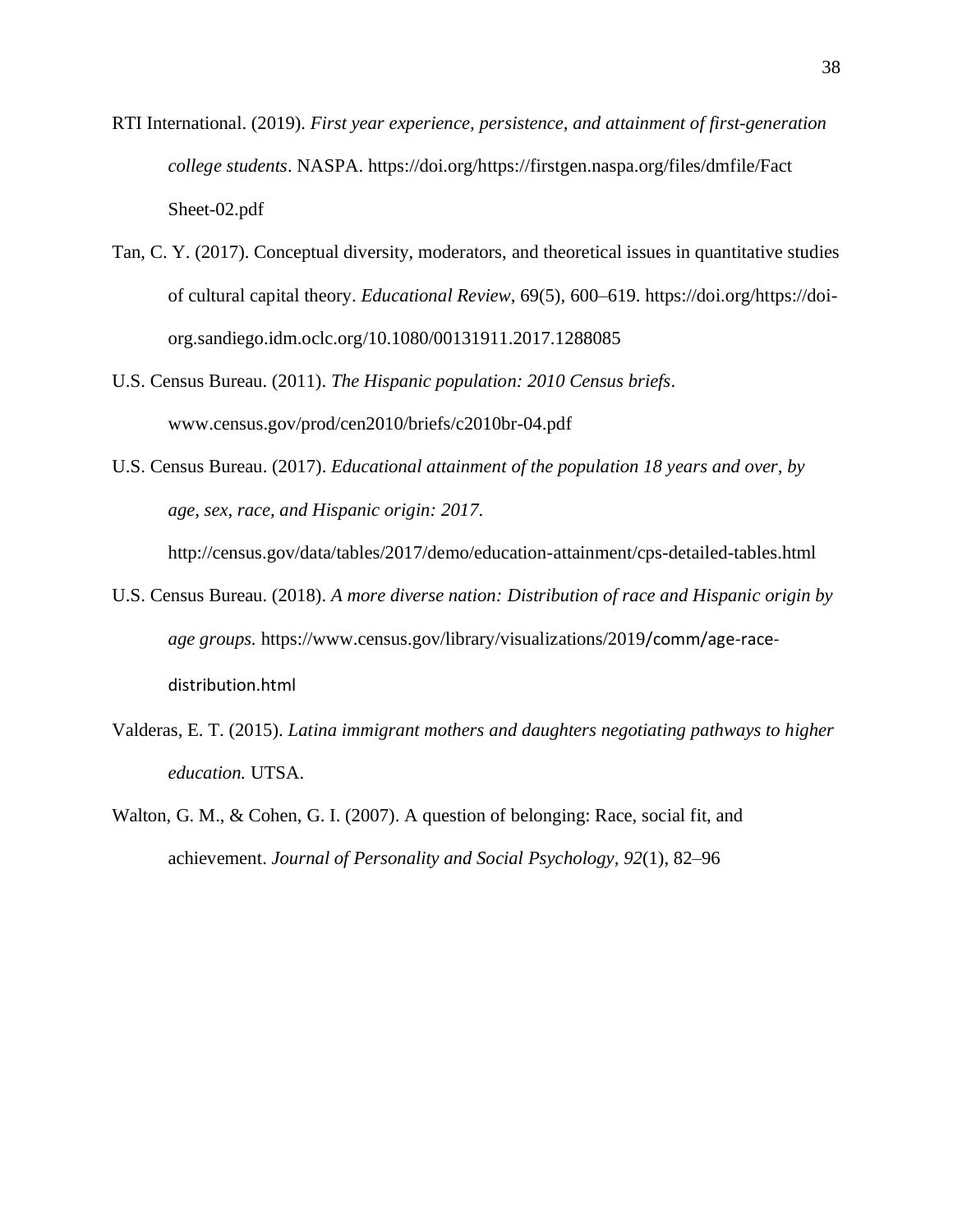# **Appendix A:**

# **Cycle 1: Questionnaire**

- 1. Are you an undergraduate or graduate student?
- 2. What is your gender?
- 3. What is your ethnic identity?
- 4. What is your racial identity?
- 5. Do you identify with Latina/Latinx?
- 6. Do you identify as a first-generation college student?
- 7. Is your mother or a maternal figure in your life?
- 8. Is your mother or a maternal figure located in San Diego County? Part of the study includes an in-person gathering, (if San Diego County COVID protocols permit gatherings) thus participants will need to be San Diego County residents.

Rate your level of agreement with each question:

|                                                                                                                         | Strongly<br>Agree | Agree | Neutral | Disagree | Strongly<br>Disagree |
|-------------------------------------------------------------------------------------------------------------------------|-------------------|-------|---------|----------|----------------------|
| Do you consider yourself having familial<br>support in navigating higher education?                                     |                   |       |         |          |                      |
| Do you consider yourself having<br>community support in navigating higher<br>education?                                 |                   |       |         |          |                      |
| Would you say part of your educational<br>success has to do with your support from<br>the mother-daughter relationship? |                   |       |         |          |                      |
| Do you consider yourself connected to<br>your culture?                                                                  |                   |       |         |          |                      |
| Do you see your ethnic identity<br>represented in higher education?                                                     |                   |       |         |          |                      |
| Do you believe your culture has made you<br>resilient?                                                                  |                   |       |         |          |                      |
| Do you hold wisdom from your culture                                                                                    |                   |       |         |          |                      |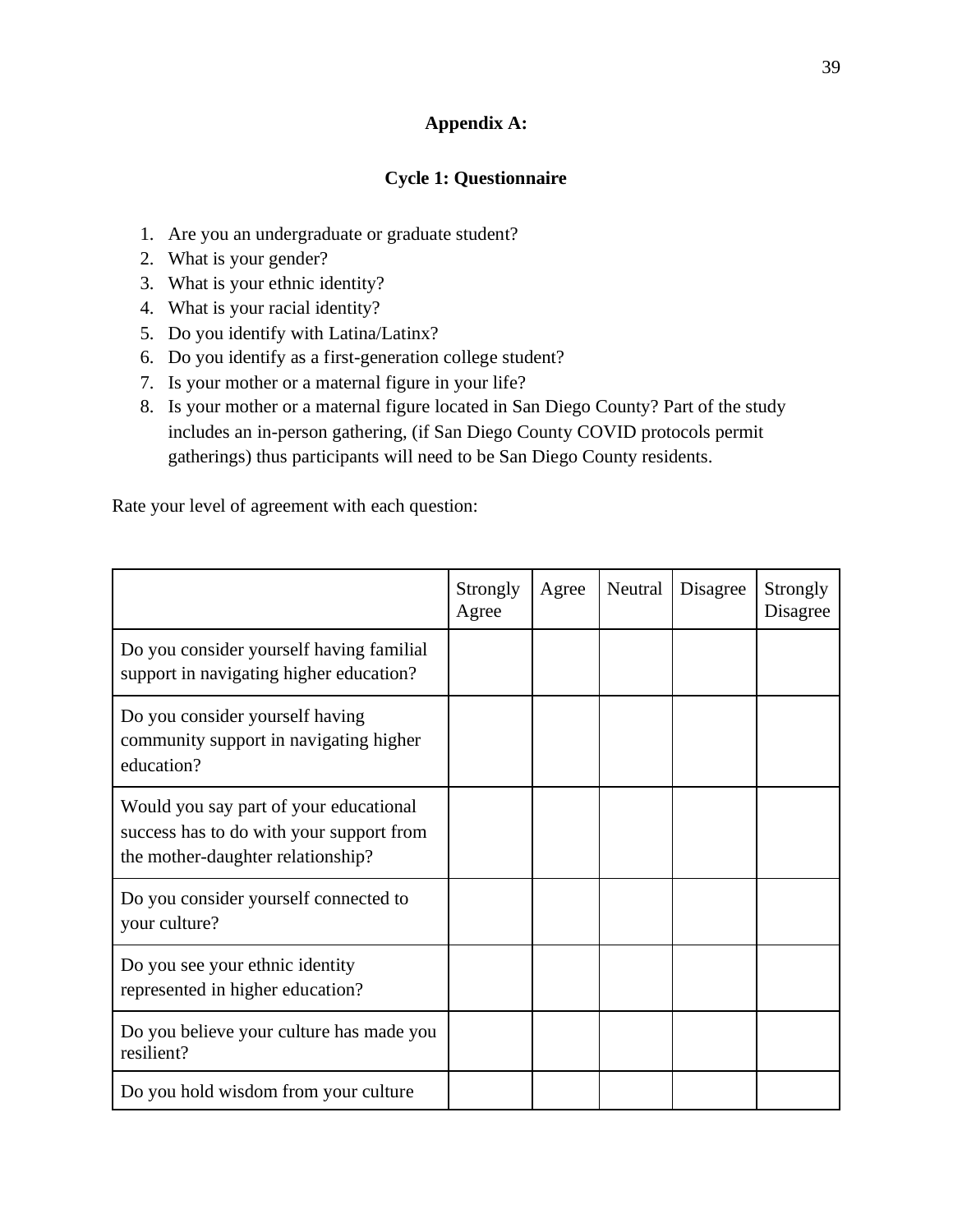| that is dismissed in higher education?                                          |  |  |  |
|---------------------------------------------------------------------------------|--|--|--|
| Do you see opportunities to increase<br>cultural inclusion in higher education? |  |  |  |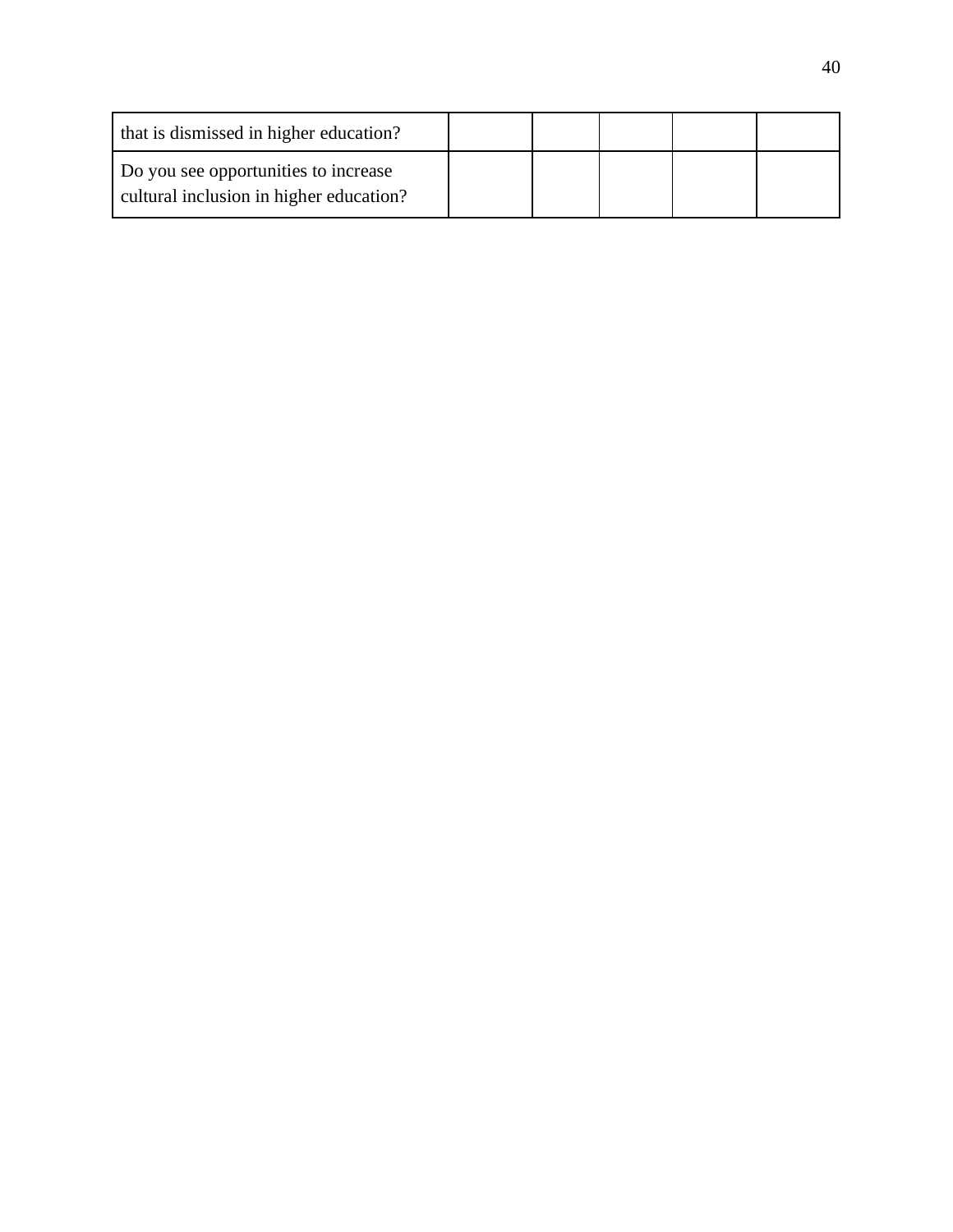# **Appendix B**

## **Cycle 2: Mother Daughter Interviews**

## **Student/Daughter Questions:**

1. Think about your path to college: how did you get here? *Pensando en tu camino a la universidad: ¿cómo llegaste aquí?*

2. Reflecting on your university experience, what are/were some challenges you encountered being first-generation? *Reflexionando sobre su experiencia universitaria, ¿cuáles son / fueron algunos de los desafíos que encontró siendo la primera generación?*

3. What are some values or pieces of wisdom that you grew up with, in reference to education and who did you learn them from? *¿Cuáles son algunos de los valores o piezas de sabiduría en los que creció en referencia a la educación? ¿y de quién los aprendió?*

4. During your time at university who do you call family and community? *¿Durante tu experencia universitaria a quién llamas familia y comunidad?*

5. What are opportunities you see to better support Latinas in higher education? ¿Cuáles son las oportunidades que ve para apoyar mejor a las latinas en la educación superior?

## **Questions for Mother:**

1. How has your mother-daughter relationship shaped the student's educational journey? *¿Cómo ha apoyado a su hija en su trayectoria educativa?*

2. What are some barriers you see Latinas face in education? *¿Cuáles son algunas de las barreras que uste a enfrentado en la educación de su hija?* 

3. How would you like universities to create support systems for Latinas?*¿Cómo le gustaría que las universidades crearan programas de apoyo para las latinas como su hija?* 

## **Student/Daughter Closing Question:**

1. When you think about your future self, who do you see? *Cuando piensas en tu yo futuro, ¿a quién ves?*